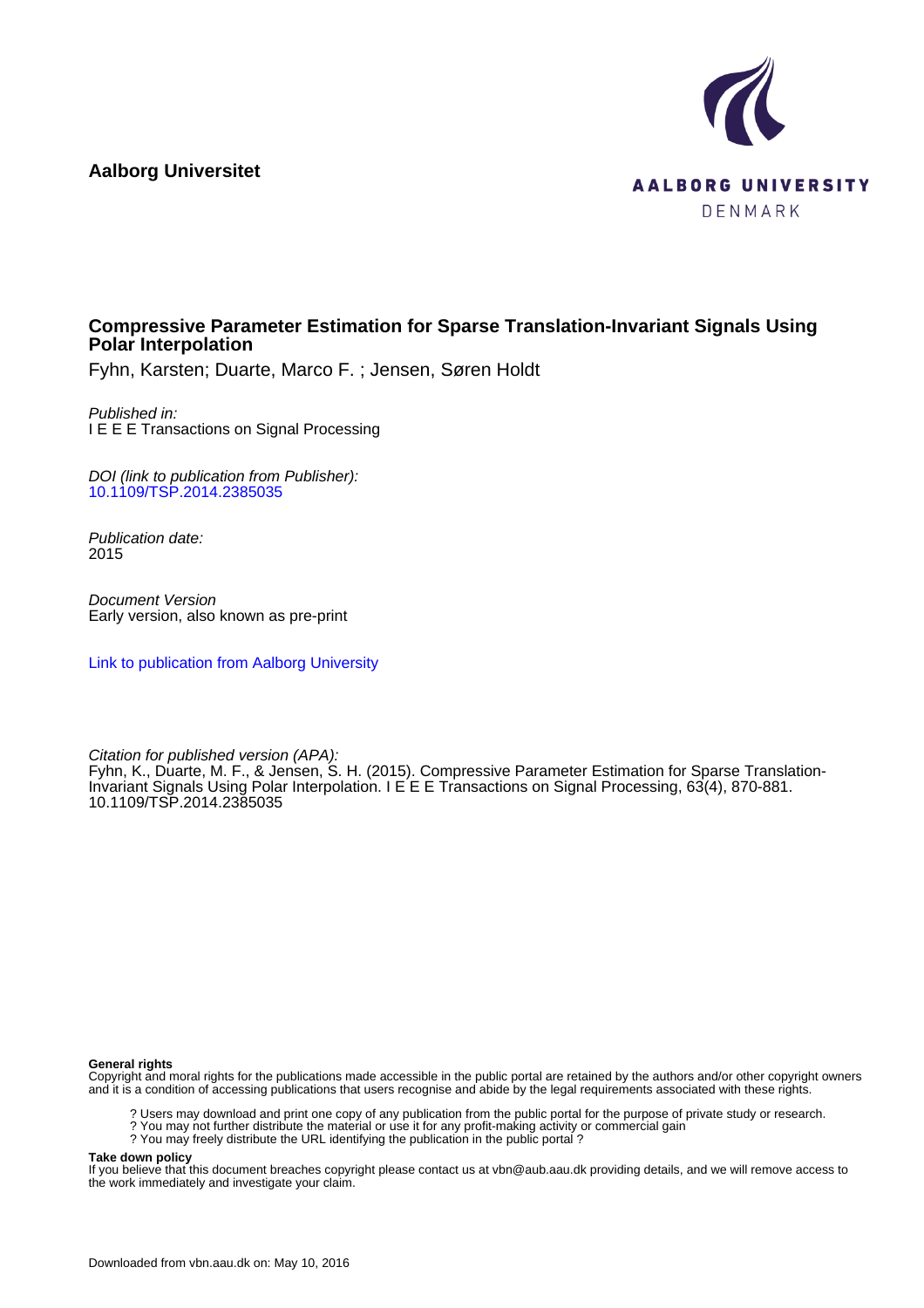1 This work has been submitted to the IEEE for possible publication. Copyright may be transferred without notice, after which this version may no longer be accessible.

# Compressive Parameter Estimation for Sparse Translation-Invariant Signals Using Polar Interpolation

Karsten Fyhn, *Student Member, IEEE,* Marco F. Duarte, *Member, IEEE,*

and Søren Holdt Jensen, *Senior Member, IEEE*

#### Abstract

We propose new compressive parameter estimation algorithms that make use of polar interpolation to improve the estimator precision. Moreover, we evaluate six algorithms for estimation of parameters in sparse translation-invariant signals, exemplified with the time delay estimation problem. The evaluation is based on three performance metrics: estimator precision, sampling rate and computational complexity. We use compressive sensing with all the algorithms to lower the necessary sampling rate and show that it is still possible to attain good estimation precision and keep the computational complexity low. The proposed algorithms are based on polar interpolation and our numerical experiments show that they outperform existing approaches that either leverage polynomial interpolation or are based on a conversion to an frequency-estimation problem followed by a superresolution algorithm. The algorithms studied here provide various tradeoffs between computational complexity, estimation precision and necessary sampling rate. The work shows that compressive sensing for the class of sparse translation-invariant signals allows for a lower sampling rate and that the use of polar interpolation increases the estimation precision.

#### Index Terms

Compressive sensing, translation-invariant signals, interpolation, time delay estimation.

#### I. INTRODUCTION

Compressive sensing (CS) is a technique to simultaneously acquire and reduce the dimensionality of sparse signals in a randomized fashion. More precisely, in the CS framework, a signal  $f \in \mathbb{C}^N$  is sampled by M linear measurements of the form  $y = Af$ , where  $A \in \mathbb{C}^{M \times N}$  is a sensing matrix and  $M \lt N$ . In practice, the measurements are acquired in the presence of additive signal and measurement noise n and w, respectively, in which case we have  $y = A (f + n) + w$ .

In many applications, the signal f is not sparse but has a sparse representation in some dictionary  $D \in \mathbb{C}$ . In other words, we have  $f = Dx$ , where  $x \in \mathbb{C}$  is K-sparse (i.e.  $||x||_0 \le K$ ). Under certain conditions on the matrix A [1], [2], we can

The authors would like to thank Dr. Tobias Lindstrøm Jensen of Aalborg University for many helpful discussions about the convex optimization problem formulation. This work is supported by The Danish Council for Strategic Research under grant number 09-067056, Danish Center for Scientific Computing and by a EliteForsk travel scholarship under grant number 11-116371. K. Fyhn and S. H. Jensen are with Dept. of Electronic Systems, Aalborg University, Denmark. E-mail: {kfn,shj}@es.aau.dk. M. F. Duarte is with Dept. of Electrical and Computer Engineering, University of Massachusetts Amherst, USA. E-mail: mduarte@ecs.umass.edu.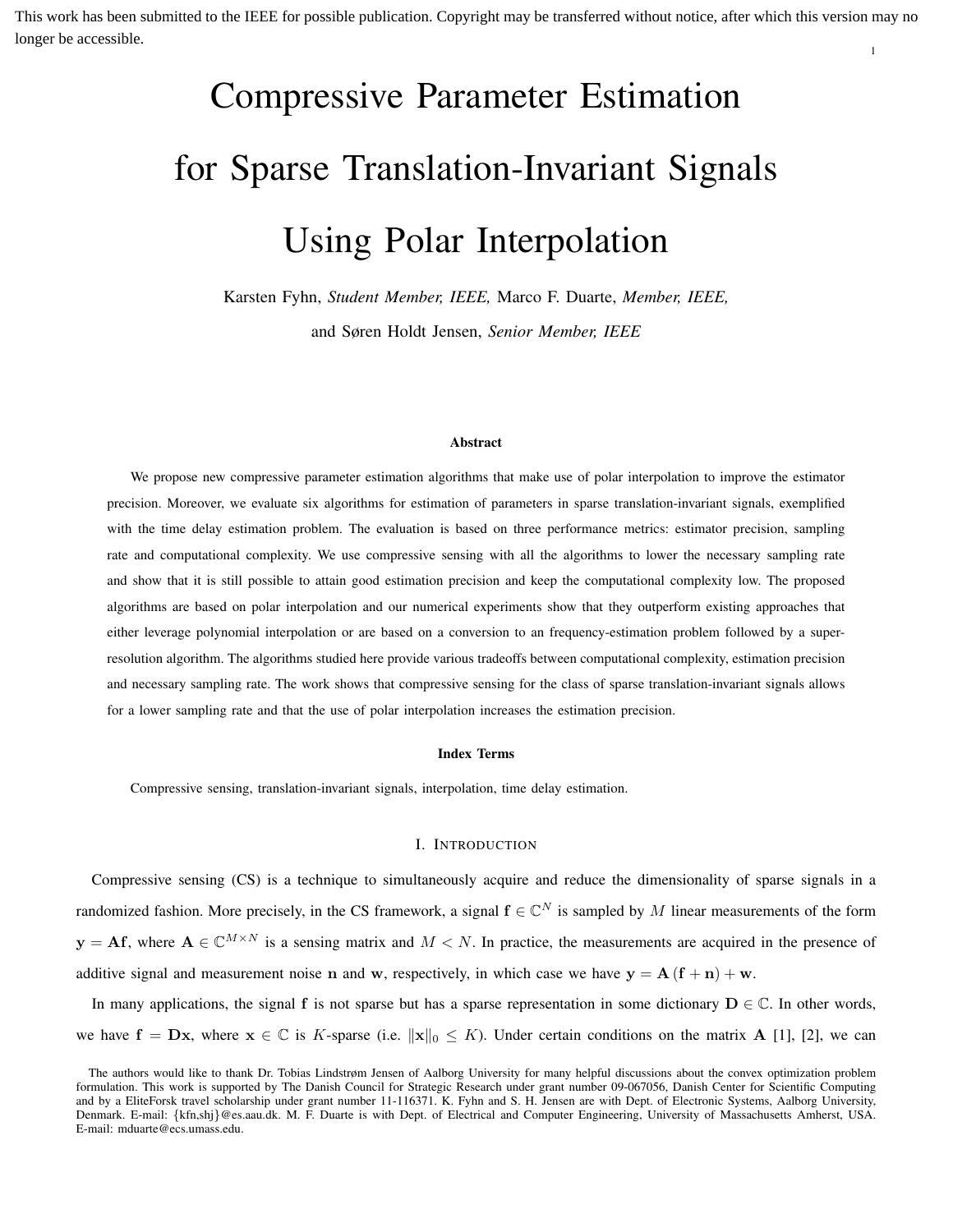recover x from the measurements y through the following  $\ell_1$ -minimization problem (which we refer to as  $\ell_1$ -synthesis):

$$
\hat{\mathbf{x}} = \min_{\tilde{\mathbf{x}} \in \mathbb{C}^N} \|\tilde{\mathbf{x}}\|_1 \quad \text{s.t.} \quad \|\mathbf{A}\mathbf{D}\tilde{\mathbf{x}} - \mathbf{y}\|_2 \le \epsilon,\tag{1}
$$

where  $\epsilon$  is an upper bound on the noise level  $\|\mathbf{A}\mathbf{n}+\mathbf{w}\|_2$ . Note that optimal recovery of x from the optimization in Eqn. (1) is guaranteed only when the elements of the dictionary D form an orthonormal basis, and thus are incoherent [3], [4]. However, in many applications, the signal of interest is sparse in an overcomplete dictionary or a frame, rather than in a basis.

Classic CS requires sparsity in some matrix dictionary to work, but in many cases a signal may be sparse with respect to some parametric model instead. Previous work has shown that CS may experience problems in such cases, when using the traditional dictionary-based approach [5]. One such class of signals is sparse translation-invariant signals. Here, translation invariance or translation symmetry refers to the Euclidian norm of the signal, which must remain the same after translation. Let  $g(b_i) = M_g(b_i), g(b_i) \in \mathbb{C}^N$  denote a point in the signal manifold  $M_g(\cdot)$  parameterized by a translation parameter  $b_i$ . A function  $g(b_i)$  is translation-invariant if it fulfills two requirements: 1) preservation of the  $\ell_2$ -norm under translation,  $\|\mathbf{g}(b_1)\|_2 = \|\mathbf{g}(b_2)\|_2$ ,  $\forall b_1, b_2$ , and 2) locally constant (symmetrical) curvature of the signal manifold,  $\|\mathbf{g}(b - \mathbf{g}(b - \Delta))\|_2$  =  $\|\mathbf{g}(b - \mathbf{g}(b + \Delta))\|_2$ ,  $\forall b$ , where  $\Delta$  is some sufficiently small change in the parameter.

Two examples of estimation problems with translation-invariant signals are Time Delay Estimation (TDE) and Frequency Estimation (FE). TDE of one or more known signal waveforms from sampled data is of interest in several fields such as radar, sonar, wireless communications, audio, speech and medical signal processing. The TDE problem is often defined as receiving a known signal with an unknown delay and amplitude coefficient that must be estimated. Similarly, FE concerns the estimation of the frequency components of a received sum of exponentials, which is of interest in seismology, audio, speech and music processing, radar and sonar.

For this type of estimation problems there can be different parameters and performance metrics. In this work, we focus on three important performance metrics: estimation precision, computational complexity, and necessary sampling rate to acquire the analog signal. We use CS to lower the necessary sampling rate while still providing good estimation precision. The algorithms we evaluate vary in computational complexity and, not surprisingly, the most computationally heavy algorithms perform the best. In some cases the difference between the best and worst algorithms' estimation precision performance is four orders of magnitude, while the computational complexity is two orders of magnitude larger. It follows that this becomes a design trade-off for individual problems.

We propose two algorithms that leverage *polar interpolation* to improve the estimation precision. Interpolation is necessary because of the required discrete dictionary in CS systems. With a dictionary matrix, we assume the delay or frequency parameter takes values from a finite set only:

$$
\mathbf{D} = \begin{bmatrix} \mathbf{g}(b_1) & \mathbf{g}(b_2) & \cdots & \mathbf{g}(b_N) \end{bmatrix}.
$$
 (2)

In reality, the parameter is drawn from a continuous interval. One way to overcome this is to increase the number of atoms in the dictionary; however, this increases the coherence. Instead, the proposed algorithms feature a dictionary that can sparsely represent any sparse translation-invariant signal with a parameter drawn from a continuous interval.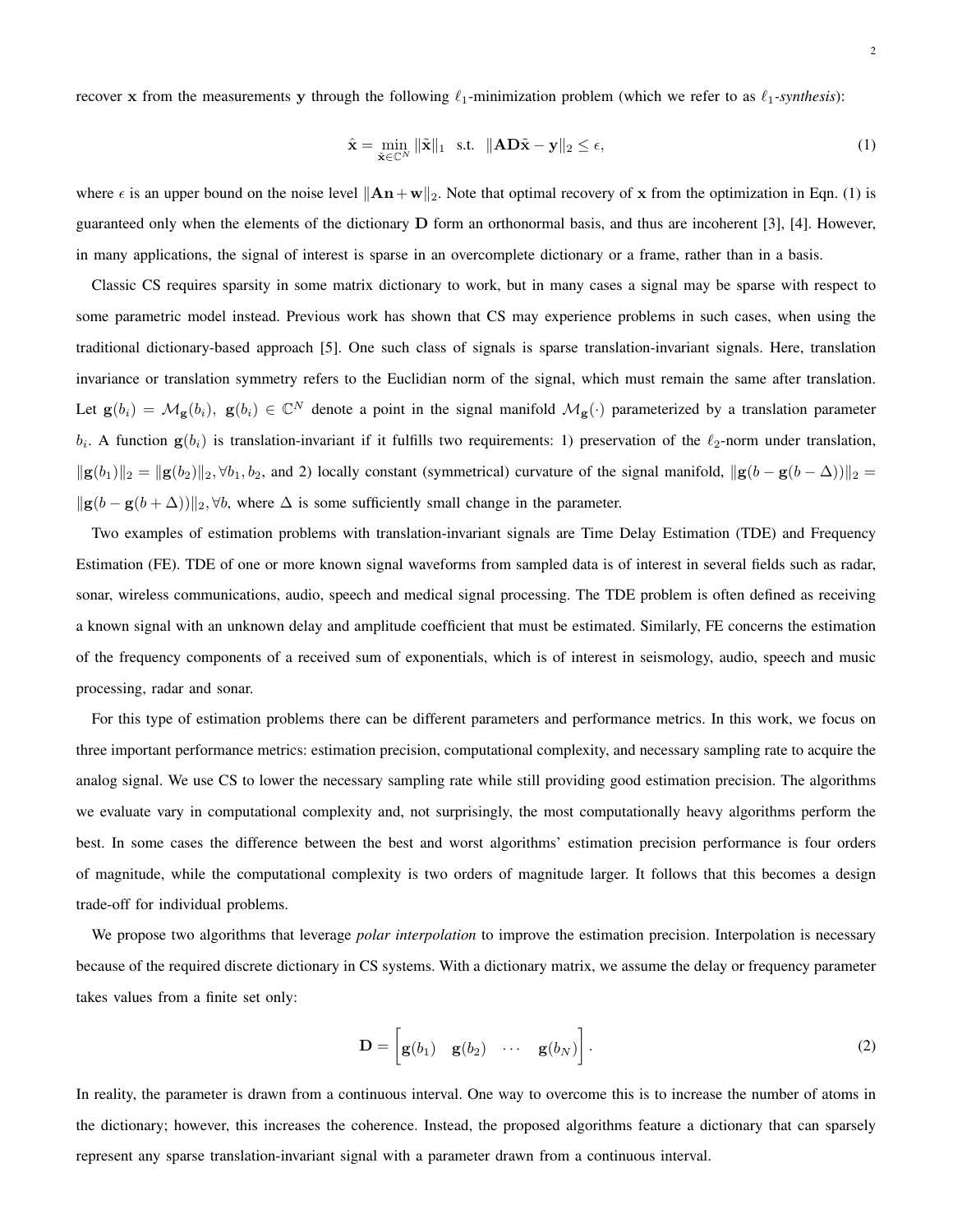In a recent paper, it was shown how polar interpolation may be utilized for FE in the case where the amplitude coefficients are real and non-negative [6]. In this paper, we will show that if both positive and negative complex amplitude coefficients are allowed, the coherence introduced by the FE dictionary to enable interpolation does not allow for a unique, sparse solution. We postulate that this broader problem may be solved with stronger constraints or a different convex optimization formulation, but we do not focus on this extension. Instead we have our main focus on the use of interpolation and CS to solve the TDE problem where such coherence is not an issue.

The contribution of this paper consists of mainly two points: 1) Two proposed algorithms that outperform other TDE algorithms, but may also be used for other sparse translation-invariant signals and 2) An evaluation of different TDE algorithms' performance when coupled with CS.

In the next section, we present previous work in the area of interpolation between dictionary elements and TDE estimation on a continuous parameter space. In Section III we review the polar interpolation technique and introduce an advanced convex optimization formulation to handle coefficient vectors that are not real and non-negative. This is followed by Section IV in which we introduce an iterative, greedy algorithm based on interpolation. In Section V we evaluate the proposed algorithms and compare them to other state-of-the-art TDE algorithms. We investigate their performance for well-spaced pulses and for overlapping pulses, and we evaluate the estimators' performance under varying levels of measurement noise and signal noise. Finally, Section VI concludes the paper.

# II. PREVIOUS WORK

Prior work on the problem of sparsity in parametric dictionaries includes [7], [8], which use a gradient descent approach to approximate solutions off the grid for a generic greedy algorithm. Another common method is to use parabolic or polynomial interpolation on a sampled autocorrelation function to increase the precision for sampled data [9]–[11]. The simplest and most often used polynomial interpolation is fitting a parabola around the correlation peak. In [10] it is proposed to use a Direct Correlator function for parabolic interpolation:

$$
b_i = -\frac{\Delta}{2} \frac{\hat{R}_{\mathbf{f}}[n+1] - \hat{R}_{\mathbf{f}}[n-1]}{\hat{R}_{\mathbf{f}}[n+1] - 2\hat{R}_{\mathbf{f}}[n] + \hat{R}_{\mathbf{f}}[n-1]} + n\Delta,
$$

where  $b_i$  is the translation parameter to estimate,  $\Delta$  is the spacing in time between samples of the discrete autocorrelation function:

$$
\hat{R}_{\mathbf{f}}[m] = \sum_{l=1}^{N} \mathbf{f}[l] \cdot \mathbf{f}[l-m],\tag{3}
$$

and *n* is the index of the largest absolute entry in  $\hat{R}_f$ . This estimator is easily implemented in a greedy algorithm, where an estimate of the discrete autocorrelation is readily available as the signal proxy. In some cases, it is possible to improve the estimation using different polynomial interpolation techniques for different problems, see, e.g., the references in [12]. Interpolation-based algorithms improve the estimation precision but suffers from interference problems if the signal components are not orthogonal to each other. The polynomial interpolation approach is similar to one of the two algorithms proposed in [13], one using a first-order Taylor expansion, the other a form of polar interpolation. The authors show that polar interpolation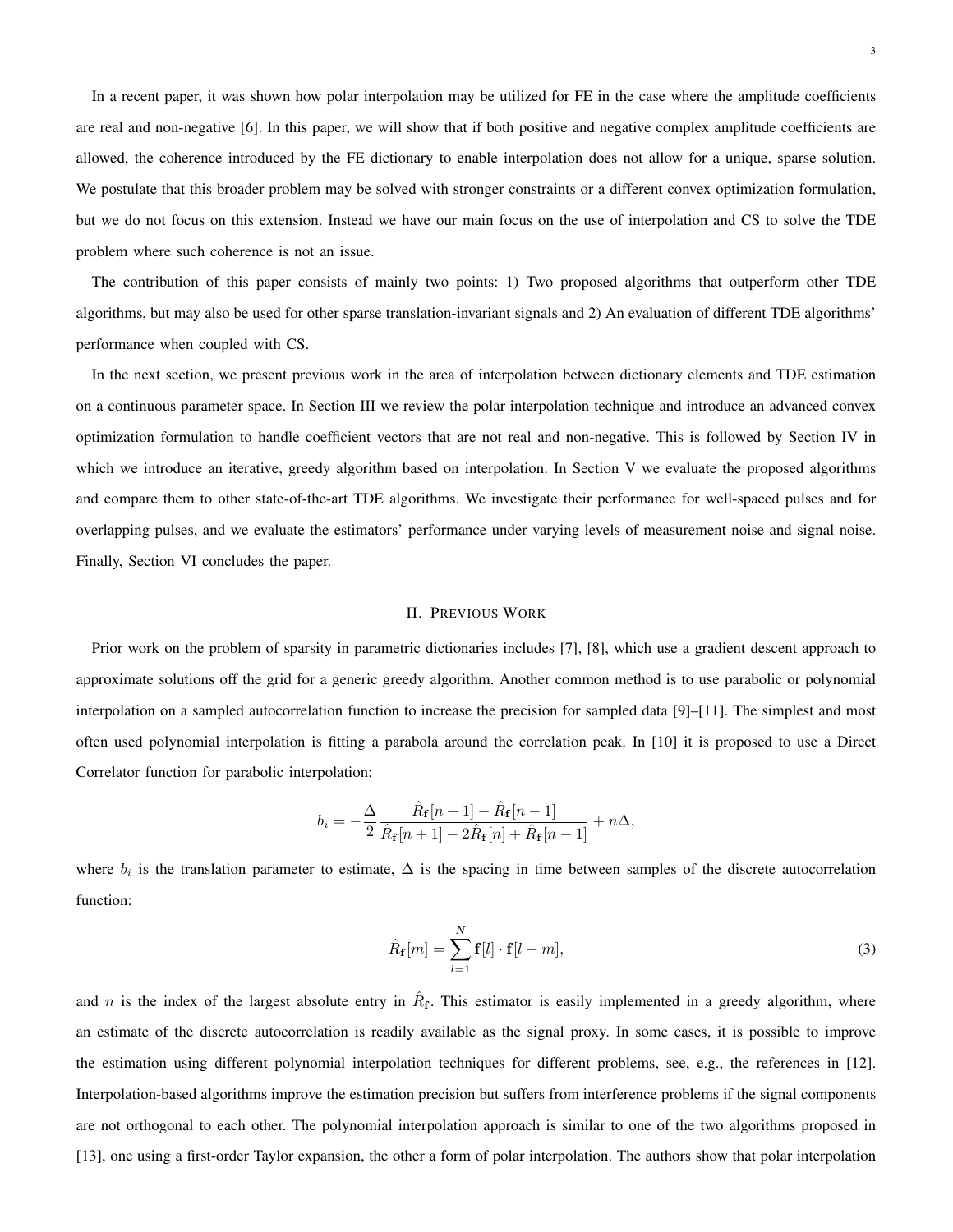outperforms Taylor expansion. In our work we extend upon the polar interpolation approach. In [14]–[16], the authors use coherence rejection to better estimate a solution. Additionally, [15] uses polynomial interpolation. In [16] the coherence rejection is implemented as functions that inhibit coherent atoms in the recovery algorithms. This function is used in greedy algorithms to trim the proxy before selecting the strongest correlating atom. Based on the coherence between a subset  $S$  of atoms from the dictionary and its complement, we can define the  $\eta$ -coherence band of the index set S as

$$
B_{\eta}(S) = \bigcup_{k \in S} \{i \mid \mu(i,k) > \eta\}, \ i \in \{1, 2, \dots, P\},\tag{4}
$$

where  $\mu(i, k) = |\langle g(b_i), g(b_k) \rangle|$  is the coherence between two atoms,  $g(b_i)$  and  $g(b_k)$  in the dictionary D. The authors use the band exclusion function to avoid selecting coherent dictionary elements in various greedy algorithms. When applied to the Orthogonal Matching Pursuit (OMP) algorithm, the resulting enhanced algorithm is called Band-excluded Orthogonal Matching Pursuit (BOMP) [16].

Another approach to time delay estimation is to use FFT-based methods, where the problem is converted to a frequency estimation problem and solved using line spectral estimation approaches such as the Multiple Signal Classification (MUSIC) algorithm [17] or the Estimation of Signal Parameters via Rotational Invariance Techniques (ESPRIT) algorithm [18]. This approach exploits the fact that the dictionary matrix is cyclic. In [19], the TDE problem is converted to an FE problem and solve it by means of the ESPRIT algorithm. This is done by pre-multiplying the matrix product G<sup>-1</sup>F on the received signal vector,  $f = Dx$ :

$$
\mathbf{y} = \mathbf{G}^{-1} \mathbf{F} \mathbf{f} = \mathbf{G}^{-1} \mathbf{F} \mathbf{D} \mathbf{x} = \mathbf{G}^{-1} \mathbf{G} \mathbf{F} \mathbf{x} = \mathbf{F} \mathbf{x},\tag{5}
$$

where G is a diagonal matrix with the Fourier transform of the first column of D on the diagonal and zero elsewhere and **F** is the DFT matrix. Because **D** is a cyclic matrix, it is diagonalized by the DFT matrix, i.e.  $FD = GF$ . Then y contains a sum of exponentials and we may then use a super-resolution algorithm to estimate the frequencies, which can be directly mapped to delays. However, this method has certain pitfalls. As mentioned in [20], [21] the spectrum of the pulse in G must be nonzero everywhere and the noise can no longer be assumed white, due to the multiplication with the inverse of the known spectrum. The signal used in this work spans the entire spectrum in which we sample and therefore does not suffer from the first problem. The noise will be colored, but in our numerical experiments this does not seem to decrease the performance much.

A similar method has also been implemented using analog filters and using CS in [22]; however, it has limitations similar to those of the approach in Eqn. (5). The method relies on filters that are tailored to the Fourier transform of the signal, similarly to the G matrix used in the above. These filters must be stably invertible, which becomes a problem if the spectrum is zero or close to zero at some frequencies. Furthermore, these filters must also result in a coloring of the noise. The method in [19] may also be used with CS by first reconstructing the signal using e.g.  $\ell_1$  synthesis as in Eqn. (1) followed by estimation.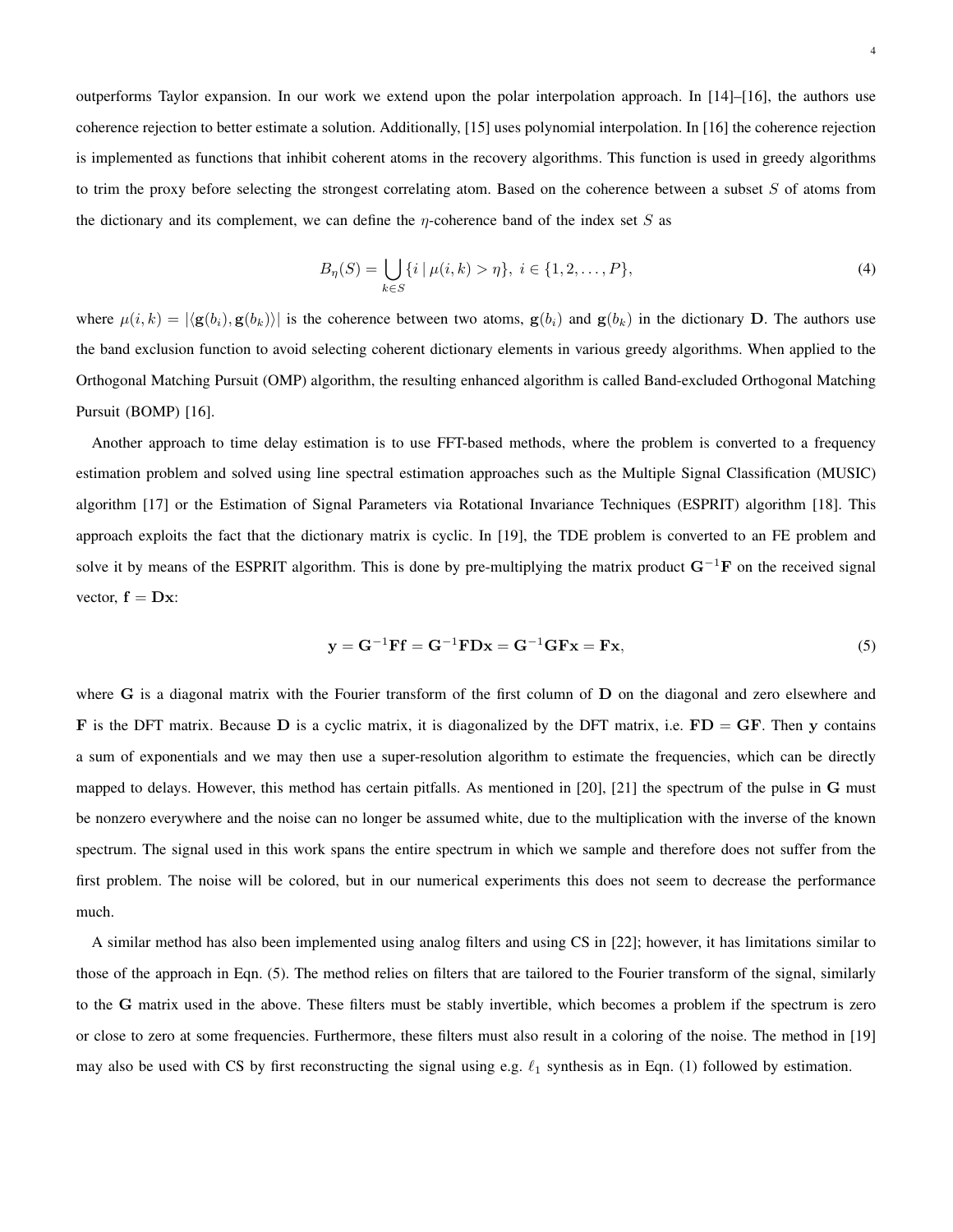#### III. POLAR INTERPOLATION

One way to remedy the discretization of the parameter space implicit in CS is to use interpolation. In [13], a *polar interpolation* approach for translation-invariant signals has been derived. Such signals can be written as a linear combination of shifted versions of a waveform. In a nutshell, the interpolation procedure exploits the fact that translated versions of a waveform form a manifold which lies on the surface of a hypersphere. Thus, any sufficiently small segment of the manifold can be well-approximated by an arc of a circle, and an arbitrarily-shifted waveform can be accurately approximated by a point in one such arc connecting dictionary elements.

Define the signals of interest as:

$$
\mathbf{f}(\mathbf{a}, \mathbf{b}) = \sum_{k=1}^{K} a_k \mathbf{g}(b_k),
$$
\n(6)

where K is the number of signal components,  $\mathbf{a} = \begin{bmatrix} a & b \\ c & d \end{bmatrix}$  $a_1 \quad a_2 \quad \ldots \quad a_K$  $\left[ \right] \in \mathbb{C}^{1 \times K}$  is a vector of complex amplitude coefficients,  $g(b)$  is a translation-invariant parametric signal, parameterized by a translation parameter from  $\mathbf{b} = \begin{bmatrix} 1 & 0 & 0 \\ 0 & 1 & 0 \\ 0 & 0 & 0 \end{bmatrix}$  $b_1$   $b_2$  ...  $b_K$  ∈  $\mathbb{R}^{1\times K}$ .

In this case, the dictionary D from Eqn. (2) samples the translation parameter space with step size  $\Delta$ , and we approximate each segment of the manifold  $\{M_{\bf g}(b_n), b_n \in [b_p - \frac{\Delta}{2}, b_p + \frac{\Delta}{2}]\}$  by a circular arc containing the three exponentials  $\{ {\bf g}(b_p - \Delta) \}$  $\frac{\Delta}{2}$ ),  $g(b_p)$ ,  $g(b_p + \frac{\Delta}{2})$ . Making use of trigonometric identities, the polar interpolation approximates the waveform  $g(b_n)$  using the arc containing  $b_p$ , where  $b_p = [b_n] =$  round  $(\frac{b_n}{\Delta}) \Delta$ , so that  $b_n = b_p + \Delta_n$ ,  $\Delta_n \in (-\frac{\Delta}{2}, \frac{\Delta}{2})$ . Here,  $b_p = [b_n]$  signifies the selection of the closest atom in the dictionary  $b_p$  to the input parameter  $b_n$ . This arc is parametrized as follows [13]:

$$
\tilde{\mathbf{g}}(b_n) = \mathbf{c}(b_p) + r \cos\left(\frac{2\Delta_n}{\Delta}\theta\right) \mathbf{u}(b_p) + r \sin\left(\frac{2\Delta_n}{\Delta}\theta\right) \mathbf{v}(b_p),
$$
\n
$$
\begin{bmatrix}\n\mathbf{c}(b_p)^T \\
\mathbf{u}(b_p)^T \\
\mathbf{v}(b_p)^T\n\end{bmatrix} = \begin{bmatrix}\n1 & r \cos(\theta) & -r \sin(\theta) \\
1 & r & 0 \\
1 & r \cos(\theta) & r \sin(\theta)\n\end{bmatrix}^{-1} \begin{bmatrix}\n\mathbf{g}(b_p - \frac{\Delta}{2})^T \\
\mathbf{g}(b_p)^T \\
\mathbf{g}(b_p + \frac{\Delta}{2})^T\n\end{bmatrix},
$$
\n(7)

where r is the  $\ell_2$  norm of each element of the dictionary and  $\theta$  is the angle between  $\mathbf{g}(b_p)$  and  $\mathbf{g}(b_p - \frac{\Delta}{2})$ :

$$
r = \|\mathbf{g}(b_p)\|_2,
$$
  

$$
\theta = \frac{\text{Re}\{\langle \mathbf{g}(b_p), \mathbf{g}(b_p - \frac{\Delta}{2})\rangle\}}{\|\mathbf{g}(b_p)\|_2 \cdot \|\mathbf{g}(b_p - \frac{\Delta}{2})\|_2}
$$

for all  $p \in \{1, 2, \ldots, P\}$ . In order to extend the above approximation to include multiple waveforms, we introduce three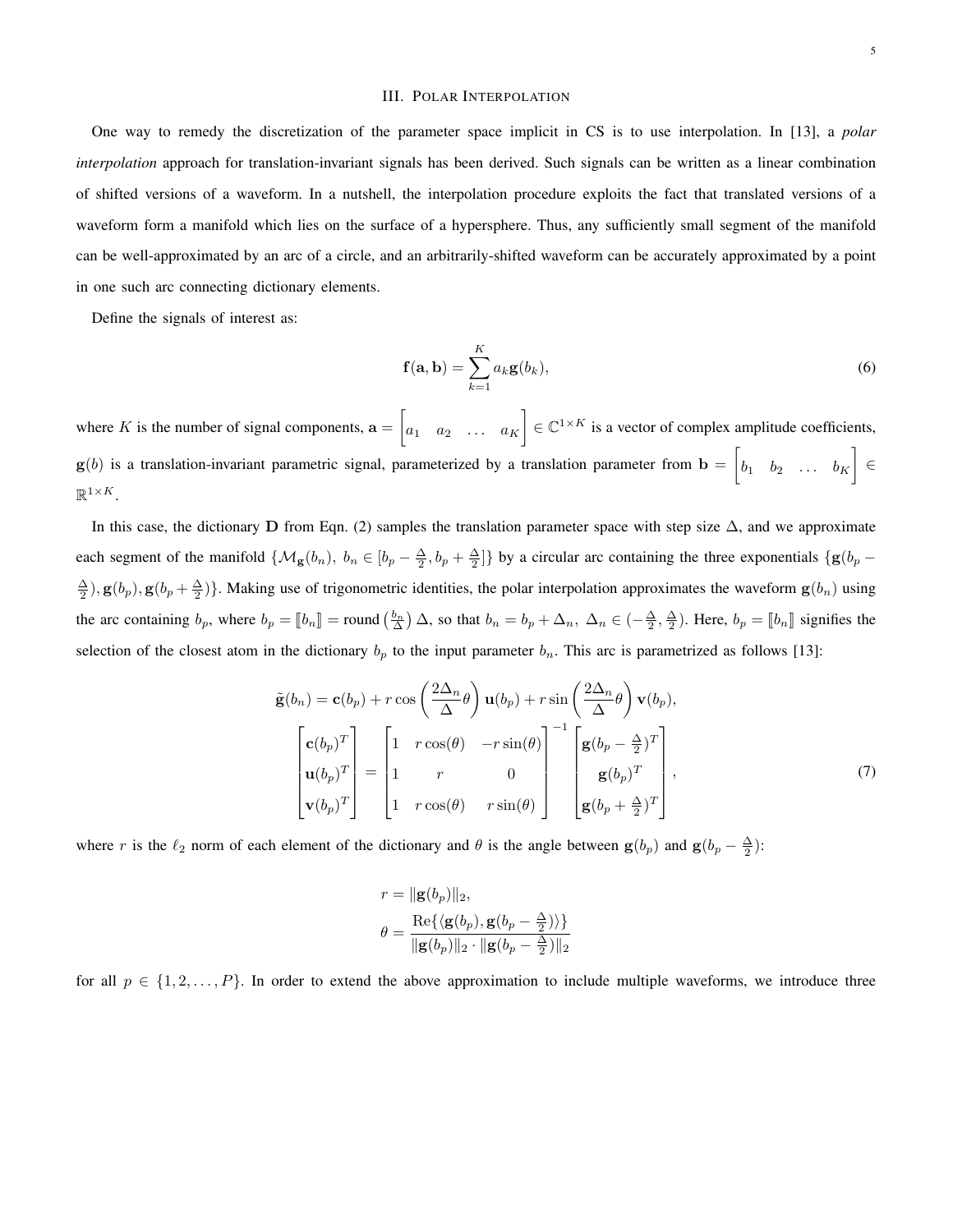dictionaries that sample the parameter space  $[\![\Omega_J]\!] = \{ [\![b_1]\!], [\![b_2]\!], \ldots, [\![b_J]\!] \}$ :

$$
\tilde{\mathbf{f}}(\Omega_J) = \mathbf{C}([\![\Omega_J]\!])\boldsymbol{\alpha} + \mathbf{U}([\![\Omega_J]\!])\boldsymbol{\beta} + \mathbf{V}([\![\Omega_J]\!])\boldsymbol{\gamma},
$$
\n
$$
\mathbf{C}(\Omega_J) = \begin{bmatrix} \mathbf{c}([\![b_1]\!]) & \mathbf{c}([\![b_2]\!]) & \cdots & \mathbf{c}([\![b_J]\!]) \end{bmatrix} \in \mathbb{C}^{N \times J},
$$
\n
$$
\mathbf{U}(\Omega_J) = \begin{bmatrix} \mathbf{u}([\![b_1]\!]) & \mathbf{u}([\![b_2]\!]) & \cdots & \mathbf{u}([\![b_J]\!]) \end{bmatrix} \in \mathbb{C}^{N \times J},
$$
\n
$$
\mathbf{V}(\Omega_J) = \begin{bmatrix} \mathbf{v}([\![b_1]\!]) & \mathbf{v}([\![b_2]\!]) & \cdots & \mathbf{v}([\![b_J]\!]) \end{bmatrix} \in \mathbb{C}^{N \times J},
$$
\n(8)

where  $\alpha$  represents the amplitude of the signal and  $\beta$  and  $\gamma$  controls the parameter translations.

# *A. Simple convex optimization problem*

The three coefficient vectors,  $\alpha$ ,  $\beta$  and  $\gamma$ , can be estimated using the following constrained convex optimization problem from [13], which is a variant of the classical Basis Pursuit Denoising algorithm [23]:

$$
(\alpha, \beta, \gamma) = \mathcal{T}(\mathbf{y}, \Omega_J)
$$
  
\n
$$
= \underset{\alpha, \beta, \gamma}{\arg \min} \frac{1}{2\sigma^2} \|\mathbf{y} - \tilde{\mathbf{f}}(\Omega_J)\|_2^2 + \lambda \|\alpha\|_1
$$
  
\ns.t.  
\n
$$
\begin{cases}\n\alpha_j \ge 0, \\
\sqrt{\beta_j^2 + \gamma_j^2} \le \alpha_j r, \\
\alpha_j r \cos(\theta) \le \beta_j \le \alpha_j r,\n\end{cases} \text{ for } j = 1, ..., J,
$$
\n(9)

where y is the received compressed signal and  $\sigma^2$  is the squared norm of the measurement and signal noise. Here,  $\lambda$  is used as a weighting factor between sparsity and fidelity. The constraints for the optimization problem ensure that the solution consists of points on the arcs used for approximation. The first constraint ensures we have only nonnegative signal amplitudes. The second enforces the trigonometric relationship among each triplet  $\alpha_j$ ,  $\beta_j$ , and  $\gamma_j$ . The last constraint ensures that the angle between the solution and  $g(b_p)$  is restricted to the interval  $[-\theta, \theta]$ . It is necessary to scale  $\beta$  and  $\gamma$  after the optimization problem [13]:

$$
(\beta_j, \gamma_j) \leftarrow \left( \frac{\beta_j \alpha_j r}{\sqrt{\beta_j^2 + \gamma_j^2}}, \frac{\gamma_j \alpha_j r}{\sqrt{\beta_j^2 + \gamma_j^2}} \right), \ \forall j.
$$
\n(10)

This is because the inequality of the second constraint should in fact be an equality. However, the equality would violate the convexity assumption of the optimization. After this normalization, we obtain the signal estimate from Eqn. (8) and the frequency estimates using the one-to-one relation:

$$
\alpha_n \mathbf{c}(b_p) + \beta_n \mathbf{u}(b_p) + \gamma_n \mathbf{v}(b_p) \approx a_n \mathbf{g}\left(b_p + \frac{\Delta}{2\theta} \tan^{-1}(\frac{\gamma_n}{\beta_n})\right),\tag{11}
$$

where the argument of  $g(\cdot)$  is the estimate of  $b_n$ . The change in index from j to n is because only the K absolute largest entries in  $\alpha$  and the corresponding entries in  $\beta$  and  $\gamma$  are used for estimation, as they represent the active atoms. The authors in [13] have named this algorithm Continuous Basis Pursuit (CBP). However, their formulation assumes non-negative real values for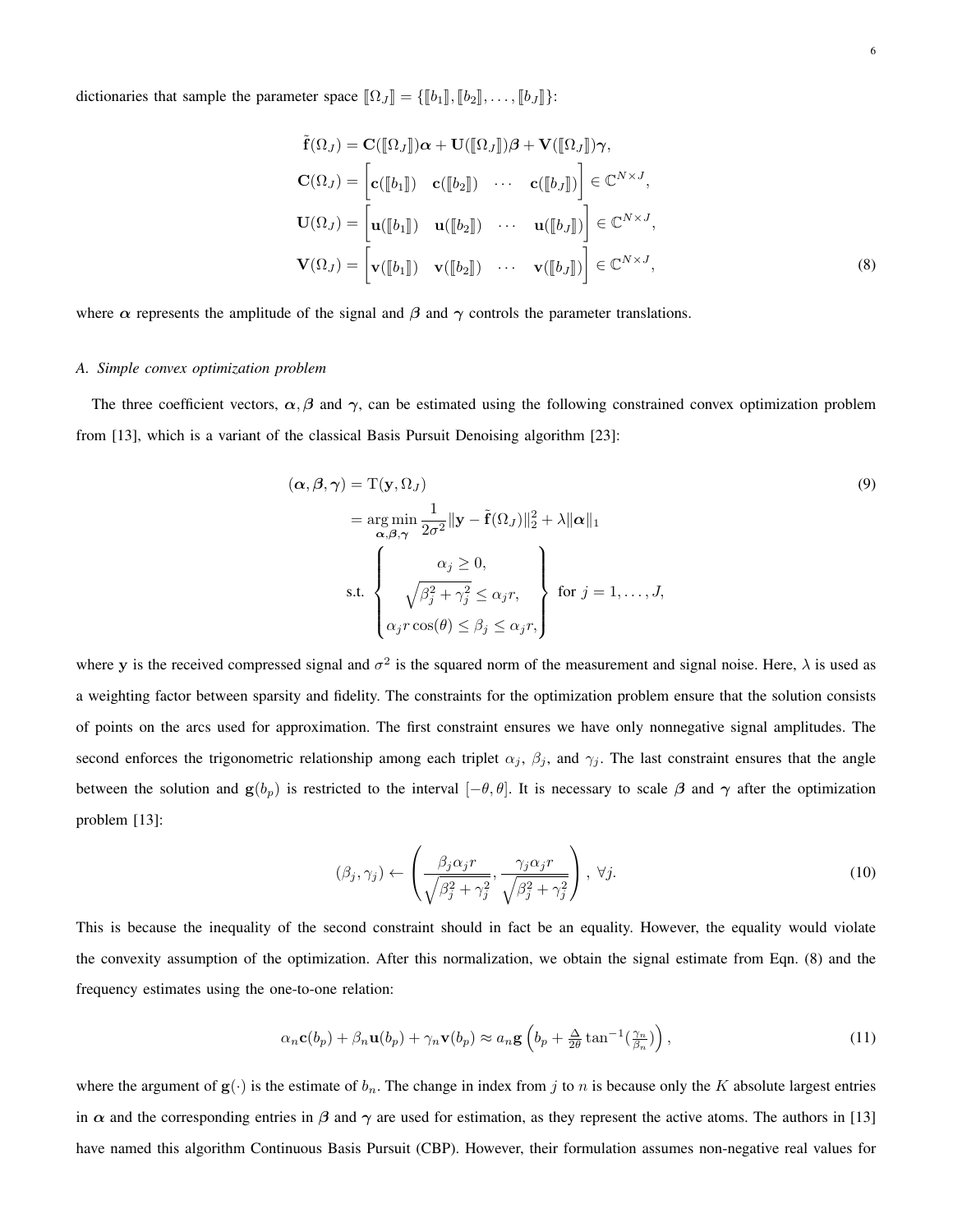the amplitude coefficients a, which precludes many real-world settings. Additionally, their choice of fidelity/sparsity trade-off in the convex optimization formulation does not distinguish between noise and approximation error in the polar interpolation. To address these issues, we propose an improved convex optimization formulation in this section.

# *B. Advanced convex optimization problem*

One of the contributions of this paper is an improved convex optimization formulation of Eqn. (9). To achieve this we first introduce a metric for the approximation noise, which is used together with the signal and measurement noise  $\sigma^2$  as a measure of uncertainty in the fidelity of the solution in the optimization problem. The reason for these approximation errors is that the fitting of a circle to the manifold is rarely perfect. This approximation error  $\delta$  is a function of the choice of waveform  $g(\cdot)$ , spacing  $\Delta$ , and the translation parameter  $b_n$ . Let  $b_n = b_p + \Delta_n$  be an arbitrary parameter value, defined using an atom in the dictionary  $b_p$  and the translation variable  $\Delta_n \in (-\frac{\Delta}{2}, \frac{\Delta}{2})$ . The interpolation is based on the assumption that the ratio between  $\Delta/2$  and the arbitrary translation variable  $\Delta_n$  is equal to the ratio between  $\theta$  and the angle  $\theta_n$  between  $g(b_p)$  and  $g(b_n)$ . Define the ratio of angles as:

$$
\frac{\theta_n}{\theta} = \frac{\text{Re}\{\langle \mathbf{g}(b_p), \mathbf{g}(b_n)\rangle\} \|\mathbf{g}(b_p)\|_2 \cdot \|\mathbf{g}(b_p + \frac{\Delta}{2})\|_2}{\text{Ro}(f(\mathbf{g}(b)) \mathbf{g}(b) + \frac{\Delta}{2}) \|\mathbf{g}(b_p)\|_2 \cdot \|\mathbf{g}(b_p)\|_2}
$$
(12)

$$
\theta = \text{Re}\{\langle \mathbf{g}(b_p), \mathbf{g}(b_p + \frac{\Delta}{2})\rangle\} \|\mathbf{g}(b_p)\|_2 \cdot \|\mathbf{g}(b_n)\|_2
$$
  
= 
$$
\frac{\text{Re}\{\langle \mathbf{g}(b_p), \mathbf{g}(b_n)\rangle\}}{\sum_{i=1}^n \langle \langle \mathbf{g}(b_i), \mathbf{g}(b_n) \rangle \langle \langle \mathbf{g}(b_n), \mathbf{g}(b_n) \rangle \rangle},
$$
(13)

$$
= \frac{\operatorname{nc}(\mathbf{S}(\mathbf{v}_p), \mathbf{S}(\mathbf{v}_n))}{\operatorname{Re}\{\langle \mathbf{g}(b_p), \mathbf{g}(b_p + \frac{\Delta}{2})\rangle\}},\tag{13}
$$

as the Euclidian norm of any of the vectors on the manifold is equal to r. Therefore, define the following bound:

$$
\left| \frac{\text{Re}\{\langle \mathbf{g}(b_p), \mathbf{g}(b_n)\rangle\}}{\text{Re}\{\langle \mathbf{g}(b_p), \mathbf{g}(b_p + \frac{\Delta}{2})\rangle\}} \right| \le \left| \frac{\Delta_n}{\Delta/2} \right| + \delta
$$
\n(14)

This bound cannot be calculated in closed form for all classes of waveforms  $g(\cdot)$ , but it may be numerically simulated for choices of  $\Delta$  and  $b_n$ . Assuming that the manifold is smooth, it is possible to find the approximation error  $\delta$  as a function of  $\Delta$ and  $\Delta_n$  for all possible choices of  $b_p$ . Then, by finding the maximum value of that function, we obtain the worst-case bound on the interpolation error. To compute this bound  $\zeta$ , we find the distance between the actual vector on the manifold and the approximated vector, based on the value of  $b$  that gives the maximum error:

$$
\zeta = \|\mathbf{g}(\hat{b}) - \tilde{\mathbf{g}}(\hat{b})\|_2,
$$
\n
$$
\hat{b} = \arg \max_{\hat{b}} \left| \frac{\text{Re}\{\langle \mathbf{g}(b_p), \mathbf{g}(\hat{b}) \rangle\}}{\text{Re}\{\langle \mathbf{g}(b_p), \mathbf{g}(b_p + \frac{\Delta}{2}) \rangle\}} - \frac{\Delta_n}{\Delta/2} \right|
$$
\n(15)

This value may then be input into the convex optimization solver. The reason why the error is found on the signal  $\tilde{\mathbf{g}}(\hat{b})$ , rather than on the parameter estimate  $\hat{b}$ , is because the fidelity constraint in the convex optimization formulation is based on the function reconstruction error.

To include the approximation error and extend the optimization problem to also allow for arbitrary complex amplitude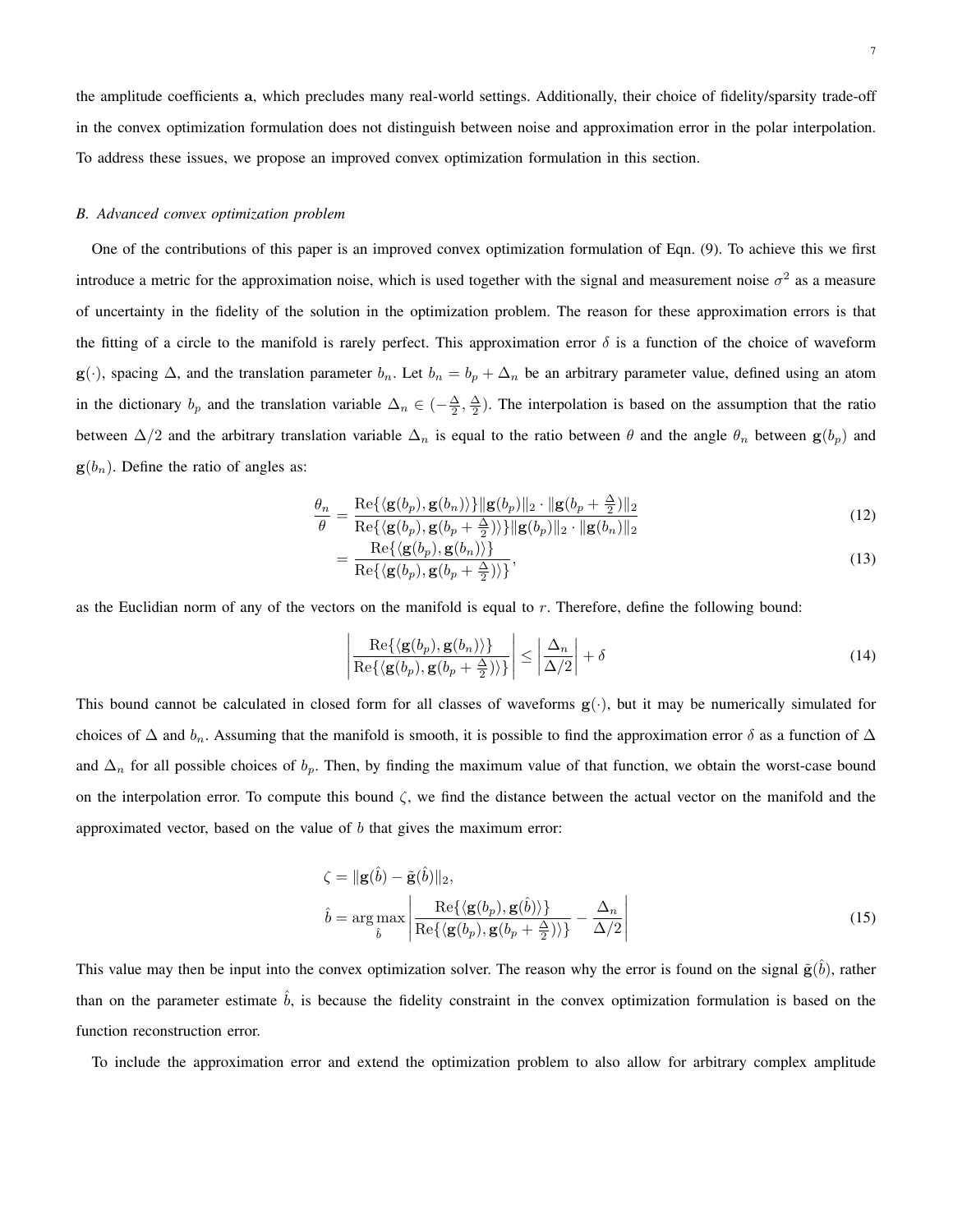coefficients, we reformulate the problem formulation from Eqn. (9) using variable substitution:

$$
\alpha = \alpha^{r,p} - \alpha^{r,n} + j(\alpha^{i,p} - \alpha^{i,n}), \ \alpha \in \mathbb{C}^{1 \times J}
$$
\n
$$
\beta = \beta^{r,p} - \beta^{r,n} + j(\beta^{i,p} - \beta^{i,n}), \ \beta \in \mathbb{C}^{1 \times J}
$$
\n
$$
\gamma = \gamma^{r,p} - \gamma^{r,n} + j(\gamma^{i,p} - \gamma^{i,n}), \ \gamma \in \mathbb{C}^{1 \times J}
$$
\n
$$
\mathbf{x}_{\alpha} = \begin{bmatrix} \alpha^{r,p} & \alpha^{r,n} & \alpha^{i,p} & \alpha^{i,n} \end{bmatrix}, \ \mathbf{x}_{\alpha} \in \mathbb{C}^{1 \times J}
$$
\n
$$
\mathbf{x}_{\beta} = \begin{bmatrix} \beta^{r,p} & \beta^{r,n} & \beta^{i,p} & \beta^{i,n} \end{bmatrix}, \ \mathbf{x}_{\beta} \in \mathbb{C}^{1 \times 4J}
$$
\n
$$
\mathbf{x}_{\gamma} = \begin{bmatrix} \gamma^{r,p} & \gamma^{r,n} & \gamma^{i,p} & \gamma^{i,n} \end{bmatrix}, \ \mathbf{x}_{\gamma} \in \mathbb{C}^{1 \times 4J}
$$
\n
$$
\mathbf{x} = \begin{bmatrix} \mathbf{x}_{\alpha} & \mathbf{x}_{\beta} & \mathbf{x}_{\gamma} \end{bmatrix}^{T},
$$
\n
$$
\mathbf{E}(\Omega_{J}) = \begin{bmatrix} \mathbf{C}(\Omega_{J}) & -\mathbf{C}(\Omega_{J}) & j\mathbf{C}(\Omega_{J}) & -j\mathbf{C}(\Omega_{J}) & \mathbf{U}(\Omega_{J}) & \cdots & -j\mathbf{V}(\Omega_{J}) \end{bmatrix}.
$$
\n(16)

We then use x as the optimization variable, together with another variable, t, which is used in a mixed  $\ell_1 - \ell_2$  norm to control the sparsity. Then, the convex optimization problem becomes:

$$
\mathbf{x} = \mathbf{T}(\mathbf{y}, \mathbf{A}, \Omega_J) = \min_{\mathbf{x}, \mathbf{t}} \|\mathbf{y} - \mathbf{A} \mathbf{E}(\Omega_J) \mathbf{x}\|_2^2 + \frac{\lambda}{2(\sigma^2 + \zeta)} \|\mathbf{t}\|_1
$$
  
s.t. 
$$
\begin{cases} \sqrt{\mathbf{x}_{\beta}(j)^2 + \mathbf{x}_{\gamma}(j)^2} \le \mathbf{x}_{\alpha}(j)r, \\ \mathbf{x}_{\alpha}(j)r\cos(\theta) \le \mathbf{x}_{\beta}(j) \le \mathbf{x}_{\alpha}(j)r, \end{cases} \text{ for } j = 1, ..., 4J,
$$

$$
\left\{ \mathbf{t}(j) \ge \sqrt{\alpha^{r,p}(j)^2 + \alpha^{r,n}(j)^2 + \alpha^{i,p}(j)^2 + \alpha^{i,n}(j)^2} \right\} \text{ for } j = 1, ..., J,
$$
(17)

Here we have included the CS measurement matrix A, which was not part of the work in [13]. This formulation allows for both complex and negative amplitudes. This optimization formulation, when applied with all parameter values used in the dictionary D, we name Complex Continuous Basis Pursuit (CCBP):

$$
(\mathbf{x}) = T_{CCBP}(\mathbf{y}, \mathbf{A}, \Omega_{CCBP}),
$$
\n(18)

where  $\Omega_{CCBP} = \{b_1, b_2, \ldots, b_P\}$  is the set of all translation parameters that appear in the dictionary for the application of interest. Parameter estimates are then obtained using Eqns. (10-11). CCBP has a high computational complexity; it operates on matrices of size  $12N$ , whereas other CS algorithms operate on matrices of size N. However, its interpolation step has one important advantage: translation-invariance and interpolation enables CCBP to reconstruct arbitrary translation invariant sparse signals while requiring only a small subset of the  $N$  parameters to be contained in the corresponding dictionary. This makes it possible to incorporate the convex optimization solver into a greedy algorithm that quickly finds a rough estimate, which is then improved upon by a convex optimization solver.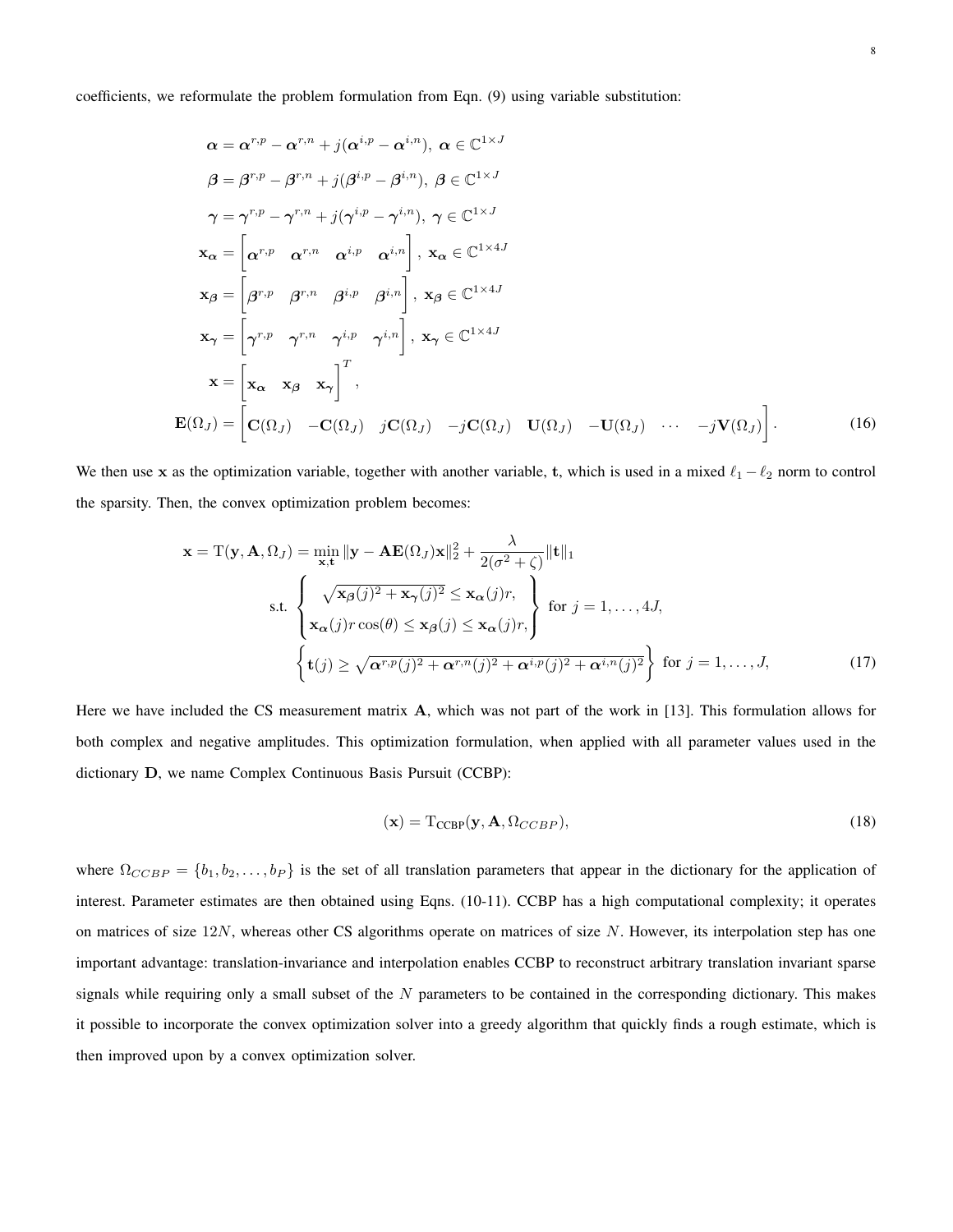# IV. INTERPOLATING BAND-EXCLUDED ORTHOGONAL MATCHING PURSUIT

To be able to leverage both the accuracy of the convex optimization solvers and the speed of a greedy algorithm, we propose a greedy algorithm, which may improve upon its estimate using the convex optimization in (17). In [6] it is shown how the Subspace Pursuit algorithm [24] may be utilized for this purpose. However, in that work the frequencies to estimate are well separated, whereas in this work, we also evaluate the algorithms for overlapping pulses with the band exclusion function disabled. In that case the Subspace Pursuit algorithm may pick an incorrect dictionary element that is coherent with a strong signal component rather than the correct dictionary element for a weak signal component. This happens because the Subspace Pursuit algorithm attempts to find all the pulses in the signal in one iteration. Instead, we utilize the BOMP algorithm with interpolation, termed Interpolating Band-excluded Orthogonal Matching Pursuit (IBOMP). This is a greedy algorithm with an optional convex optimization problem. The algorithm improves upon the BOMP algorithm by using interpolation in each iteration to enhance the estimate of the translation parameter. The IBOMP algorithm is shown in Algorithm 1. First, the best correlating atom index  $i_n$  is found by generating a proxy for the sparse signal. This proxy is trimmed based on the band exclusion function  $B_n(S)$ , as defined in Eqn. (4). The selected atom,  $i_n$ , is then input to an interpolation function, T(·). This function outputs an estimated translation parameter, which is used to create a new atom for a signal dictionary, B, by using the original parametric signal model. This new signal dictionary is used to find the basis coefficients a using least squares. Then, a new residual is calculated and  $n$  and  $S$  are updated. This loop runs  $K$  times, i.e. once for each pulse in the signal. After the greedy algorithm is done the estimates may be improved upon by running the CCBP algorithm on a limited parameter set based on the current parameter estimates. When exiting the loop the estimates found by the greedy algorithm are put into a new set,  $\Omega$ , together with  $\xi$  adjacent indices. This is necessary because the parameter values generating y may not be sufficiently incoherent and may therefore skew the peaks of the proxy estimate. Therefore, as a precaution, we include the closest neighbors on each side. The set  $\Omega$  is input to the convex optimization in (17) along with the measurement matrix and the received signal. The output from the CCBP algorithm is used to generate new estimates of the reconstructed signal  $\hat{f}$  and the parameter vector **b**.

#### Algorithm 1 Interpolating Band-excluded Orthogonal Matching Pursuit (IBOMP)

**INPUTS:** Compressed signal y, interpolation function  $T(\cdot)$ , dictionary D, measurement matrix A and number of adjacent indicies to include in the CCBP algorithm  $\xi$ . OUTPUTS: Reconstructed signal f and parameter estimates b. Initialize:  $y_{res} = y$ ,  $B = \emptyset$ ,  $n = 1$  and  $S^n = \emptyset$ . while  $n \leq K$  do  $i_n = \arg \max_i |\langle \mathbf{y}_{res}, \mathbf{A} \mathbf{D}_i \rangle|, i \notin B_0(S^{n-1})$  $\hat{b}_n = \mathrm{T}(\mathbf{y}_{res}, \mathbf{A}, i_n)$ Include sampled version of  $f(t - \hat{b}_n)$  as new atom in **B**  $\mathbf{a} = (\mathbf{A}\mathbf{B})^{\dagger}\mathbf{y}$  $y_{res} = y - ABa$  $n = n + 1$  $S^n = S^{n-1} \cup \{i_n\}$ end while  $\Omega = \cup \{\Delta(s-\xi), \Delta s, \Delta(s+\xi) | s \in S^n \}$ Use  $T(y, A, \Omega)$  from Eqn. (17) to obtain x Obtain  $f$  and  $b$  using (11) and (8)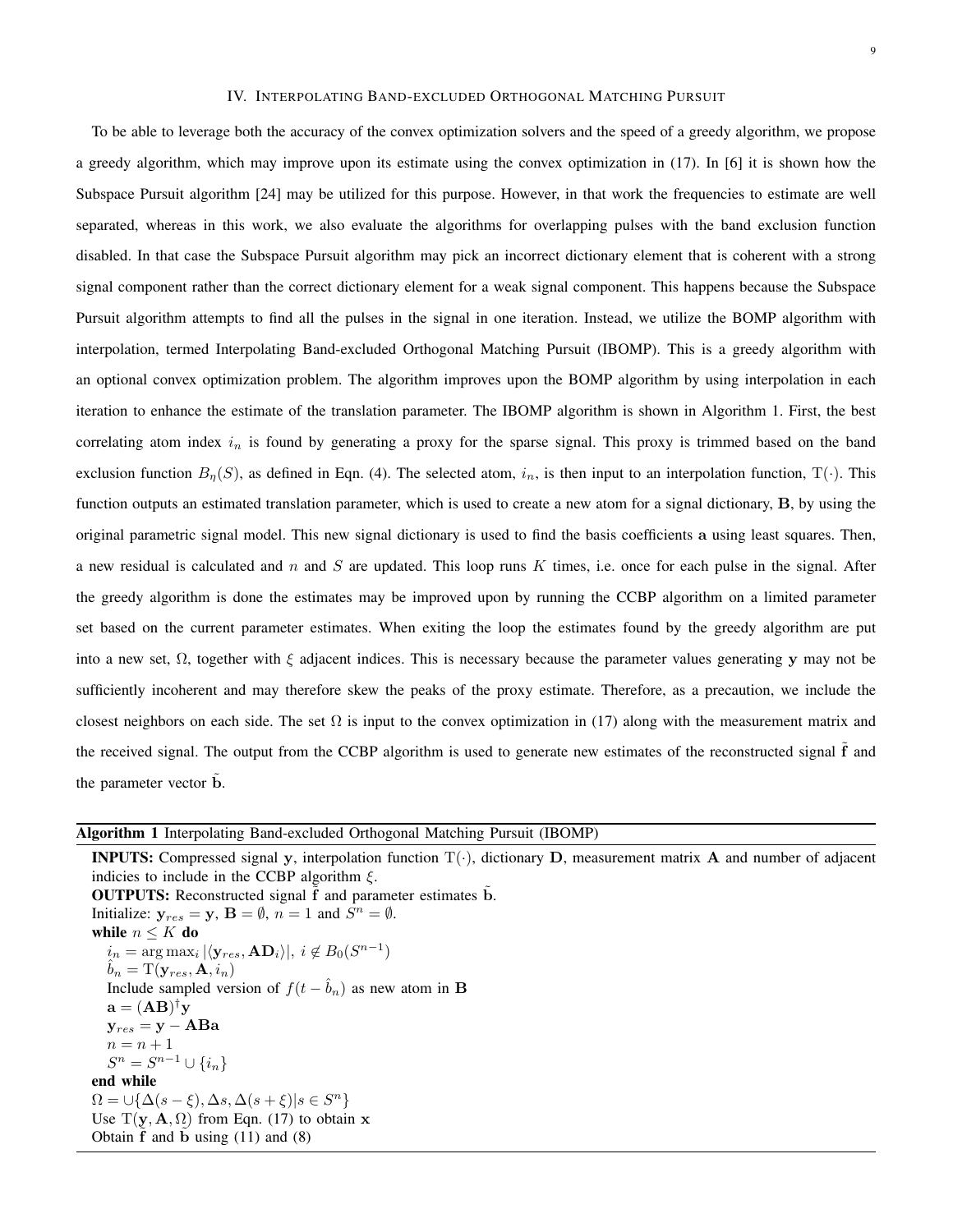# Parabolic Interpolation Function

We define the parabolic interpolation function based on Eqn. (3) as follows:

$$
T_{Pa}(\mathbf{y}_{res}, \mathbf{A}, i_n) = -\frac{\Delta}{2} \frac{\hat{R}[i_n + 1] - \hat{R}[i_n - 1]}{\hat{R}[i_n + 1] - 2\hat{R}[i_n] + \hat{R}[i_n - 1]} + i_n \Delta,
$$
\n(19)

where  $\hat{R}[m]$  is defined as:

$$
\hat{R}[m] = \sum_{l=1}^{N} \mathbf{y}_{res}[l] \cdot \mathbf{A} \mathbf{g}[l-m],\tag{20}
$$

In the IBOMP algorithm there is no reason to calculate the  $\hat{R}[m]$  function as it is identical to the proxy in the greedy algorithm.

# Polar Interpolation Function

The polar interpolation function is based on Eqn. (7). We reformulate those equations to a linear least squares problem:

$$
\mathbf{y}_{res,n} \approx \mathbf{A} \begin{bmatrix} \mathbf{g}(b_p - \frac{\Delta}{2}) & \mathbf{g}(b_p) & \mathbf{g}(b_p + \frac{\Delta}{2}) \end{bmatrix} \left( \begin{bmatrix} 1 & r\cos(\theta) & -r\sin(\theta) \\ 1 & r & 0 \\ 1 & r\cos(\theta) & r\sin(\theta) \end{bmatrix}^{-1} \right)^T \mathbf{x}, \ \mathbf{x} = \begin{bmatrix} a_i \\ a_i r\cos\left(\frac{2\Delta_n \theta}{\Delta}\right) \\ a_i r\sin\left(\frac{2\Delta_n \theta}{\Delta}\right) \end{bmatrix}.
$$
 (21)

In this formula, a rotation matrix rotates the three g vectors to form a new, general basis for the circle arc and  $x$  scales the vectors in that basis to estimate the received signal. Given a signal or residual  $y_{res,n}$  and the atom  $g(b_p)$  in the dictionary that correlates the strongest with the residual, we may solve Eqn. (21) as a linear least squares problem with x as the unknown. From the estimate  $\hat{\mathbf{x}} = \{\hat{x}_1, \hat{x}_2, \hat{x}_3\}$ , we may obtain an estimate of  $b_n = b_p + \Delta_n$  as:

$$
b_n = b_p + \arctan\left(\frac{\hat{x}_3}{\hat{x}_2}\right) \frac{\Delta}{2\theta}.\tag{22}
$$

We term the interpolation function in Eqn. (21)  $T_{Po}(\mathbf{y}_{res}, \mathbf{A}, i_n)$ , where  $i_n$  is the index in the dictionary for  $g(b_p)$ .

The IBOMP algorithm finds one estimate of a pulse using either parabolic interpolation as in Eqn. (19) or polar interpolation as in Eqn. (21) and then removes that estimated waveform from the residual  $y_{res,n}$ , after which it continues to work on the residual. After the greedy algorithm has found a number of promising estimates, we may improve upon these with the CCBP algorithm. Another solution would be to use CCBP in each iteration of the BOMP algorithm. However, this increases the computational complexity and in our experiments we have not found that this improves performance.

For the band exclusion function, we set  $\eta = 0$  if we know that the pulses are well spaced (i.e. orthogonal). In that case, the band exclusion does not inhibit two pulses from interfering, but inhibits the algorithm from finding the same pulse again due to a large remaining residual. Otherwise, if we are only interested in identifying pulses with a given spacing, we may adjust  $\eta$  to reflect this. If we cannot make any assumption to the spacing, we set  $\eta = 1$ .

In the numerical experiments, we investigate the effect of the optional CCBP algorithm after the greedy algorithm. To distinguish between the IBOMP algorithm with and without this optional step, we write IBOMP+CCBP if the algorithm uses the CCBP algorithm and IBOMP if it does not. Furthermore, to distinguish whether parabolic interpolation or polar interpolation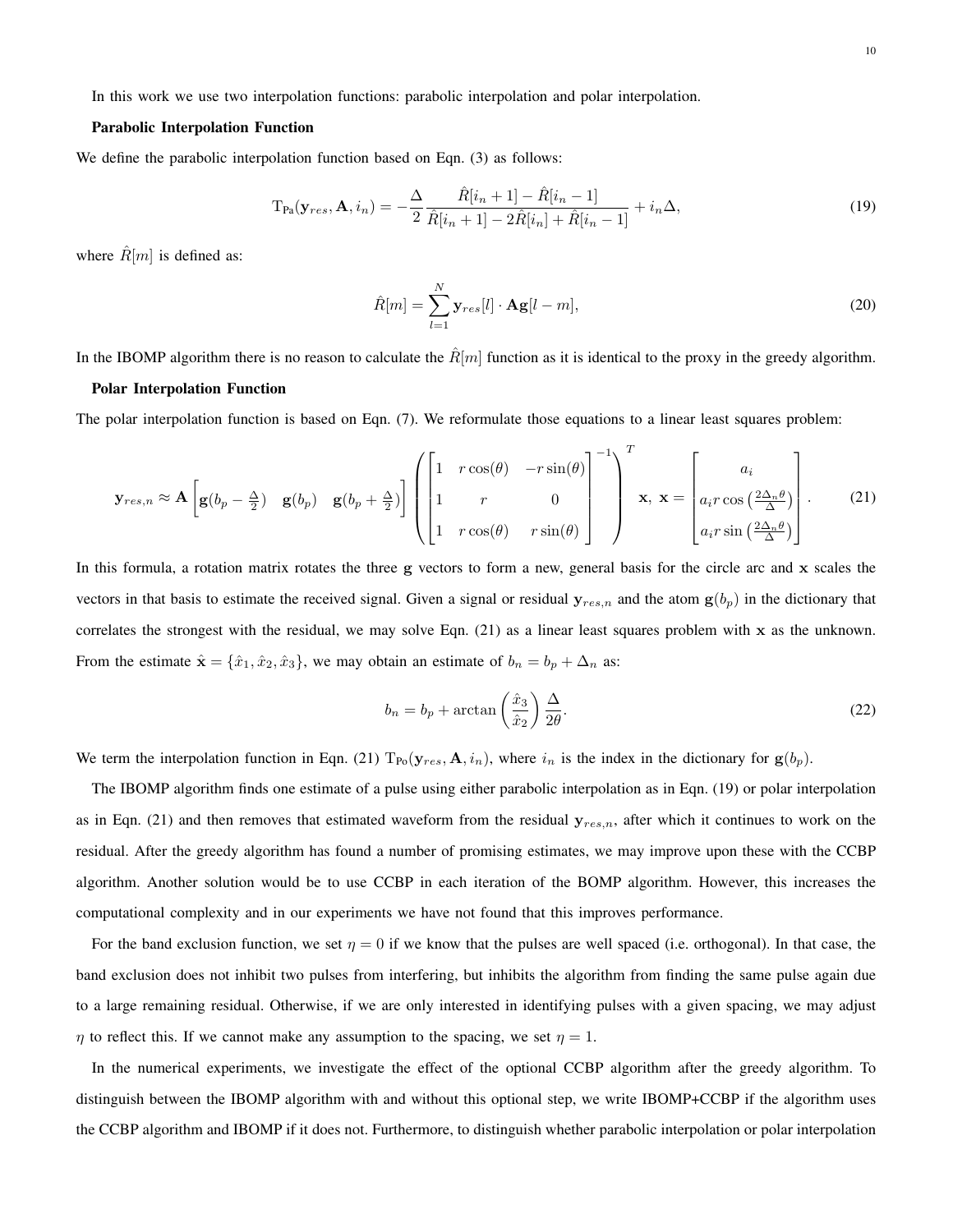#### V. NUMERICAL EXPERIMENTS

To evaluate the proposed algorithms, we first must find good parameter values for the convex optimization problem. The two parameters  $\zeta$  and  $\lambda$  signify approximation error and sparsity trade-off, respectively. This analysis shows why the FE problem is more complex than the TDE problem when assuming both positive and negative complex amplitude coefficients. The analysis is followed by experiments for the TDE problem that evaluate the proposed algorithms in different scenarios. We investigate their performance for well-spaced pulses and for overlapping pulses and we investigate the performance when the signal experiences signal noise instead of measurement noise. All the code along with the results and figures in this paper is available at www.sparsesampling.com/cpe following the principle of Reproducible Research [25].

Before explaining the experiments further, we define the two types of signals and the dictionaries that are used in all the following experiments. For both types, the general signal model is as defined in Eqn. (6).

For the TDE numerical experiments, we let the pulse model  $g(t)$  be a chirp signal defined as

$$
g(t, b_n) = \frac{1}{\sqrt{\mathcal{E}_g}} \cdot e^{j2\pi (f_0 + \frac{\Delta f}{2T}(t - b_n))(t - b_n)} \cdot p(t - b_n), \quad p(t) = \begin{cases} \frac{T}{2} (1 + \cos(2\pi t/T)), & t \in (0, T) \\ 0, & \text{otherwise} \end{cases}
$$
 (23)

where  $f_0 = 1$ MHz is the center frequency,  $\Delta f = 40$ MHz is the sweeped frequency, and  $T = 1\mu s$  is the duration of the chirp in time. The chirp is limited in time by a raised cosine pulse and normalized to unit energy. We generate a sampled time signal,  $g(b_n)$  by sampling the pulse function:

$$
\mathbf{g}(b_n) = \begin{bmatrix} g_1(b_n) & g_2(b_n) & \cdots & g_N(b_n) \end{bmatrix}, \quad g_i(b_n) = g(t - (i-1)T_s, b_n)
$$
 (24)

Here,  $T_s$  is the sampling period. We sample the signal at 50MHz, since the corresponding bandwidth of the signal contains more than 99% of its energy. For each signal we take  $N = 500$  samples. The dictionary **D** for the TDE problem is a circulant matrix with shifted versions of  $g(b_n)$ :

$$
\mathbf{D}_{TDE} = \begin{bmatrix} \mathbf{g}(b_1) & \mathbf{g}(b_2) & \cdots & \mathbf{g}(b_N) \end{bmatrix}
$$

$$
= \begin{bmatrix} g[0] & g[N-1] & \cdots & g[1] \\ g[1] & g[0] & \cdots & g[2] \\ \vdots & \vdots & \ddots & \vdots \\ g[N-1] & g[N-2] & \cdots & g[0] \end{bmatrix},
$$
(25)

where  $\mathbf{g}(0) = \begin{bmatrix} g[0] & g[1] & \cdots & g[N] \end{bmatrix}$  $\int_{0}^{T}$ . This means that the spacing between atoms in this dictionary is equal to the sampling rate,  $T_s$ .

For the FE numerical experiments we generate frequency-sparse signals of length  $N = 100$  containing K complex sinusoids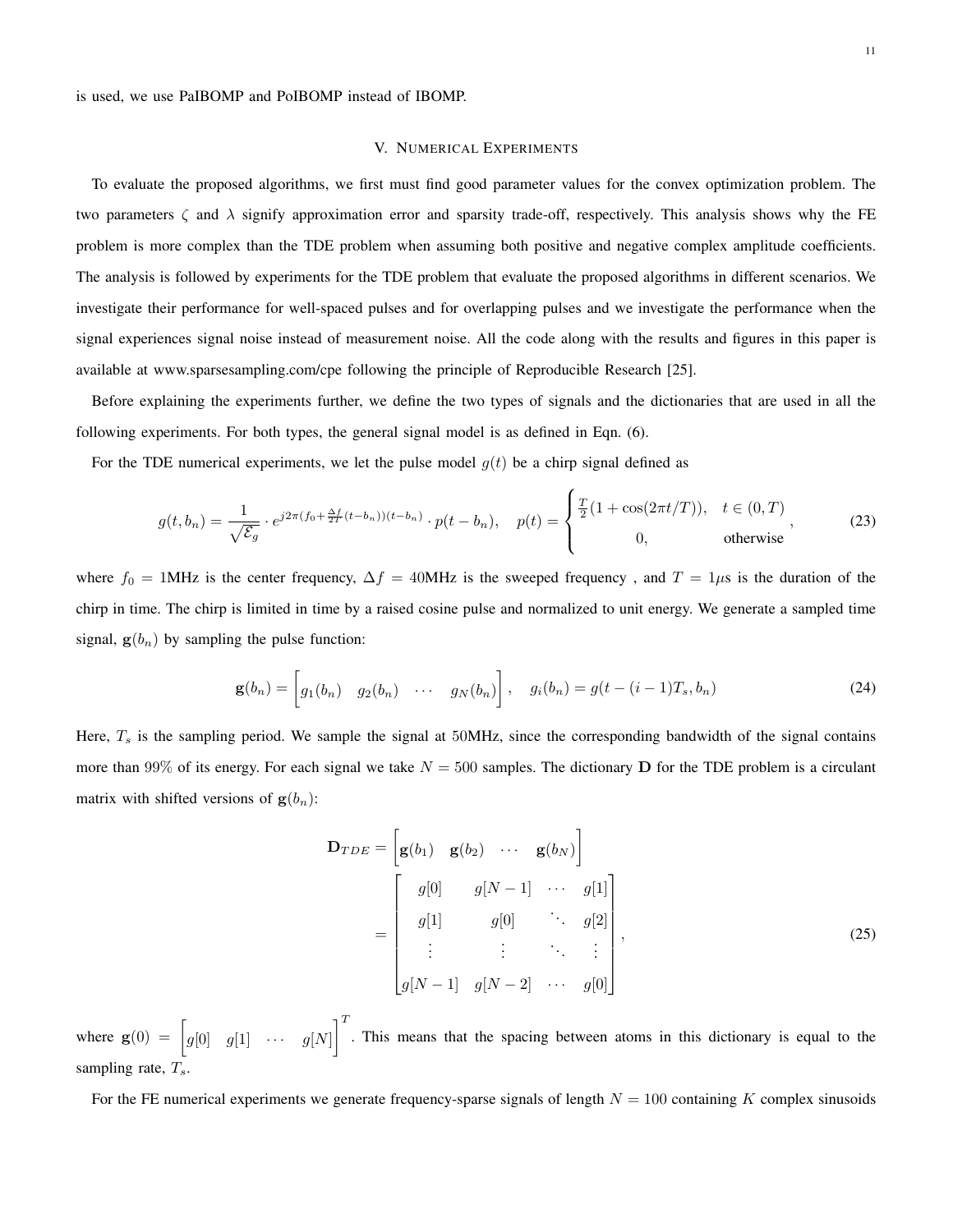

Fig. 1: Polar estimation approximation error analysis.

with frequencies selected uniformly at random. The continuous signal function then becomes:

$$
g(t, b_n) = \frac{1}{\sqrt{N}} \exp^{j2\pi b_n t/N}.
$$
 (26)

The basic dictionary for this signal is a DFT matrix with spacing 1Hz between atoms.

# *A.* ζ *and* λ *analysis*

We first investigate the approximation error parameter,  $\zeta$ . We have conducted numerical experiments on the bound in Eqn. (15). These experiments are conducted for both the TDE and FE problem, to show that the approximation error is problem-specific.

The approximation error from Eqn. (15) depends on the specific signal model and the dictionary spacing ∆. For each of the two signal models, we have performed numerical experiments for a range of spacings. For the TDE problem, the spacing is defined as  $\Delta = \frac{T_s}{c}$ , where c is called the redundancy factor and is used as the experiment variable. For the FE problem, the spacing is defined as  $\Delta = \frac{1}{c}$ . In each experiment, we pick a center atom in the dictionary and uniformly sample the parameter space around that atom using 100 samples. Each sample constitutes a parameter value b to input into the equations in Eqn. (15). The result of the experiment is shown in Fig. 1. In the figure, the approximation error is compared to the maximum approximation noise from BOMP, i.e. the approximation error when a parameter lies exactly in between two atoms in the dictionary. As can be seen, the FE signals suffer from a higher approximation noise than the TDE case. For the TDE problem, good performance is achievable without any redundancy in the dictionary, i.e. for  $c = 1$ , whereas for FE a higher redundancy factor is needed. This, however, increases computation time significantly and introduces coherence.

When the coherence of the dictionary increases, it becomes less likely to find a unique, sparse solution to the problem. This is because of the coherence of the redundant dictionary and the looseness of the fidelity constraint in Eqn. (17), due to the approximation error. This is best illustrated using the Spark of the dictionary. Given a matrix D we define  $\sigma = \text{Spark}(D)$ as the smallest possible number such that there exists a subgroup of  $\sigma$  columns from D that are linearly dependent [26]. The Spark is computationally heavy to compute, but an upper bound can be found [26]. Define a sequence of optimization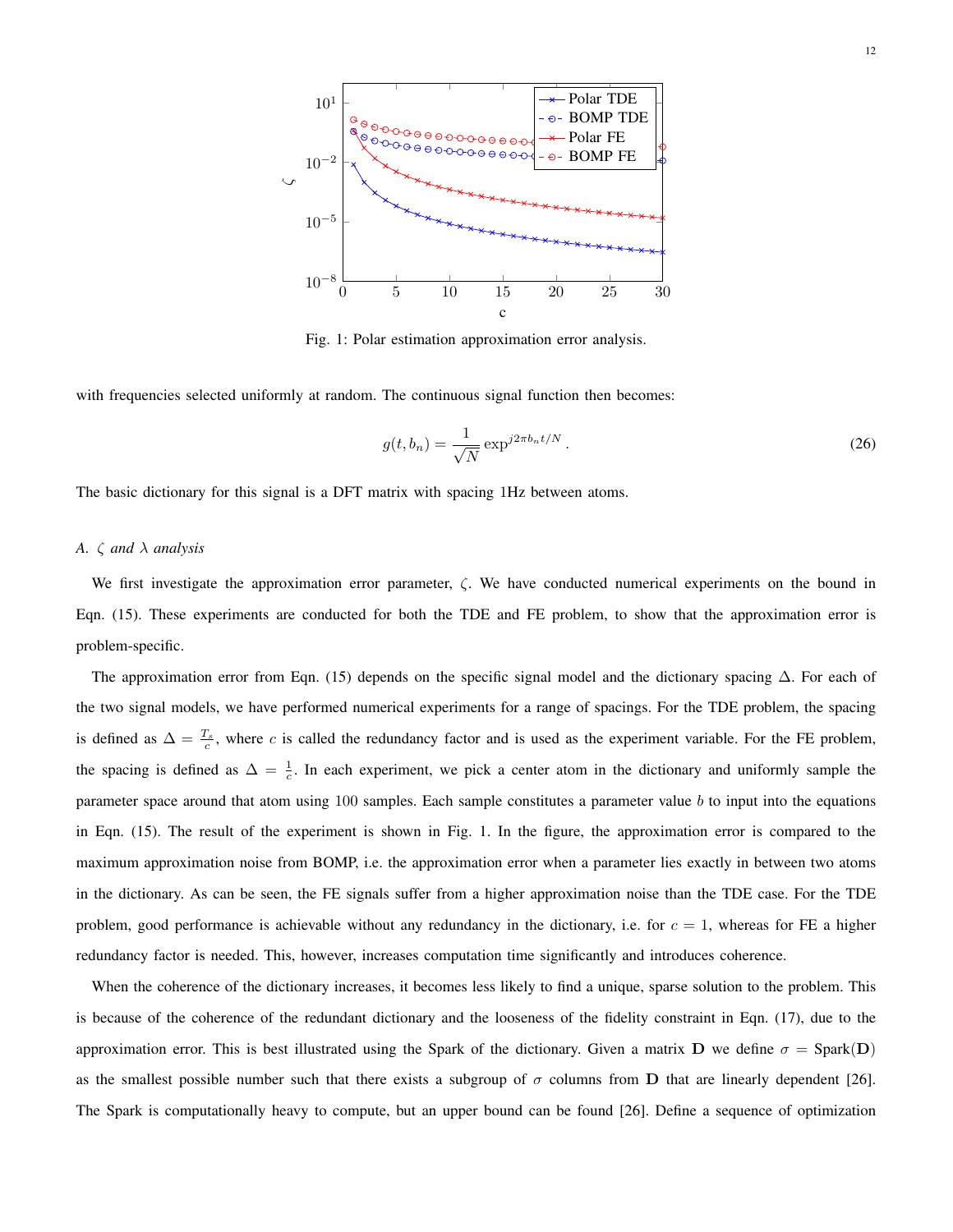problems,  $i = 1, \ldots, N$ :

$$
\tilde{\mathbf{x}}_i^0 = \min_{\mathbf{x} \in \mathbb{C}^N} \|\mathbf{x}\|_0 \quad \text{s.t.} \quad \mathbf{D}\mathbf{x} = \bar{0}, \ \mathbf{x}_i = 1,
$$
\n<sup>(27)</sup>

$$
Spark(D) = \min_{1 \le i \le N} \|\tilde{\mathbf{x}}_i^0\|_0
$$
\n(28)

The optimization problem is however not computationally feasible due to the  $\ell_0$  term. Instead, we use a  $\ell_1$  norm, which is solvable in polynomial time using standard solvers. Because  $\|\tilde{\mathbf{x}}_i^0\|_0 \leq \|\tilde{\mathbf{x}}_i^1\|_0$ , we obtain the upper bound on the Spark:

$$
\tilde{\mathbf{x}}_i^1 = \min_{\mathbf{x} \in \mathbb{C}^N} \|\mathbf{x}\|_1 \quad \text{s.t.} \quad \mathbf{D}\mathbf{x} = \bar{0}, \ \mathbf{x}_i = 1,\tag{29}
$$

$$
Spark(D) \le \min_{1 \le i \le N} \|\tilde{\mathbf{x}}_i^1\|_0 \tag{30}
$$

Using the two dictionaries defined for the TDE and FE problems, we have found this upper bound on the Spark. For the TDE problem Spark( $D_{TDE}$ )  $\leq N$ , because all the columns are linearly independent. There is no redundancy and the matrix has full rank. Hence, coherence is not a problem in the TDE case. For the FE problem with  $c = 5$  we have Spark( $D_{FE}$ )  $\leq 101$ . This problem seems to contradict the results from [6], where polar interpolation works well for the FE problem. However, in that work the amplitude coefficients are real and non-negative. If we find the spark with those assumptions i.e., solve the following optimization problem:

$$
\tilde{\mathbf{x}}_i^1 = \min_{\mathbf{x} \in \mathbb{R}^N} \|\mathbf{x}\|_1 \quad \text{s.t.} \quad \mathbf{D}\mathbf{x} = \bar{0}, \ \mathbf{x}_i = 1, \ \mathbf{x} \ge \bar{0}, \tag{31}
$$

$$
Spark_{+}(\mathbf{D}) \le \min_{1 \le i \le N} \|\tilde{\mathbf{x}}_i^1\|_0,\tag{32}
$$

the upper bound becomes  $\text{Spark}_{+}(D_{FE}) \leq N$  even though the matrix D does not have full rank.

The first result shows that polar interpolation is easier to apply to the TDE problem, at least with the signal model chosen for this work, than to the FE problem. It does not mean that polar interpolation cannot be applied to the FE problem, but it will require a different convex optimization formulation in which the constraints are tightened further, to shrink the solution set. This may be possible in the case where the problem allows for some specific assumptions, e.g. some symmetry in the spectrum which can be formulated as constraints in the optimization problem.

In the following we limit our focus to the TDE problem and show the estimator performance in different scenarios. First, however, we must investigate what the other optimization variable,  $\lambda$ , shall be. This is no trivial task as its optimal value changes depending on the function  $g(t)$ , the subsampling ratio  $\kappa$ , the SNR, etc. To visualize this and to find a good candidate for  $\lambda$  for later experiments, we have evaluated different choices of  $\lambda$  for the TDE problem, while also varying  $\kappa$  and the SNR. The estimator performance is evaluated in terms of the mean squared error (MSE) on the b parameter, termed the b-MSE. This corresponds to the sample variance of the estimators and is a measure of estimator precision. We perform Monte Carlo experiments to get an average result on the error. In each experiment, we generate a time signal with one pulse  $(K = 1)$  by sampling the signal function in Eqn. (6). The real and imaginary part of the amplitude coefficient  $a$  are drawn from a uniform distribution between 1 and 10. As shown in Fig. 1 there is no need for a redundant dictionary matrix for the TDE problem, so we use  $c = 1$ , i.e. the dictionary has size  $500 \times 500$ . The results are shown in Fig. 2. The colorbar signifies the b-MSE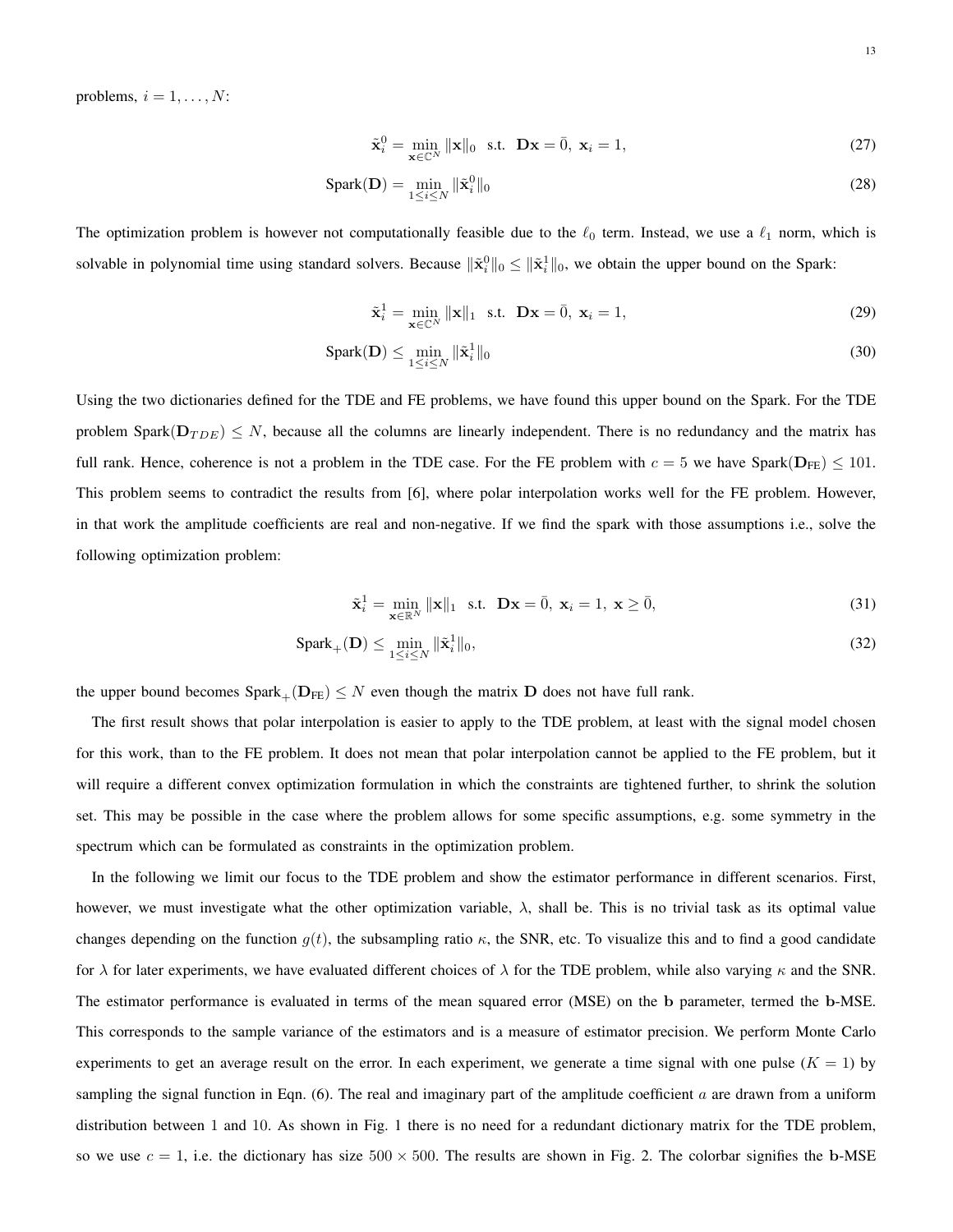

Fig. 2:  $\lambda$  analysis for CCBP. Left figure is with SNR 1000 and right figure is with  $\lambda = 1$ . The z-axis is the mean squared error of the parameter estimate b-MSE. The scaling on the z-axis is microseconds squared on a logarithmic scale.

in microseconds squared on a logarithmic scale. As  $\lambda$  increases the  $\ell_1$ -norm of the solution vector x decreases and eventually becomes the zero-vector. When this happens the CCBP algorithm falls back to the BOMP algorithm. As can be seen,  $\lambda = 1$ is a good choice for TDE estimation.

# *B. Performance Evaluation of the estimators*

Now the optimization variables for the TDE problem have been chosen and the next experiment shall evaluate the estimation performance of the three proposed algorithms versus other TDE algorithms when CS is applied. We evaluate the estimators in three different scenarios:

- Case A: Experiments for well-spaced pulses with and without measurement noise
- Case B: Experiments for overlapping pulses with and without measurement noise
- Case C: Experiments for overlapping pulses with signal noise

The two first cases evaluate how much the signal may be subsampled using CS and still attain good estimation precision. The last case evaluates the effect of noise folding, when the noise is added before the measurement matrix A is multiplied on.

For all the experiments we use a Random Demodulator CS measurement matrix [27],  $\Psi \in \{-1, 0, 1\}^{M \times N}$ . We set  $M = \kappa N$ , where  $\kappa \in [0, 0.5)$  is the CS subsampling rate. We evaluate the performance of the three estimators by computing the translation parameter mean squared error (b-MSE) between the true value of the time delay and the estimated value. Each point in the plot is the result of more than 100 Monte Carlo experiments. The algorithms we evaluate are as follows:

- **BOMP** a greedy algorithm proposed in [16] with no interpolation,
- TDE-MUSIC an algorithm that reconstructs the received signal using Eqn. (1) after which the problem is converted to a frequency estimation problem that is solved using the MUSIC algorithm, as explained in Eqn. (5),
- PaIBOMP BOMP with parabolic interpolation,
- CCBP The CCBP algorithm in Eqn. (18),
- PoIBOMP BOMP with polar interpolation, and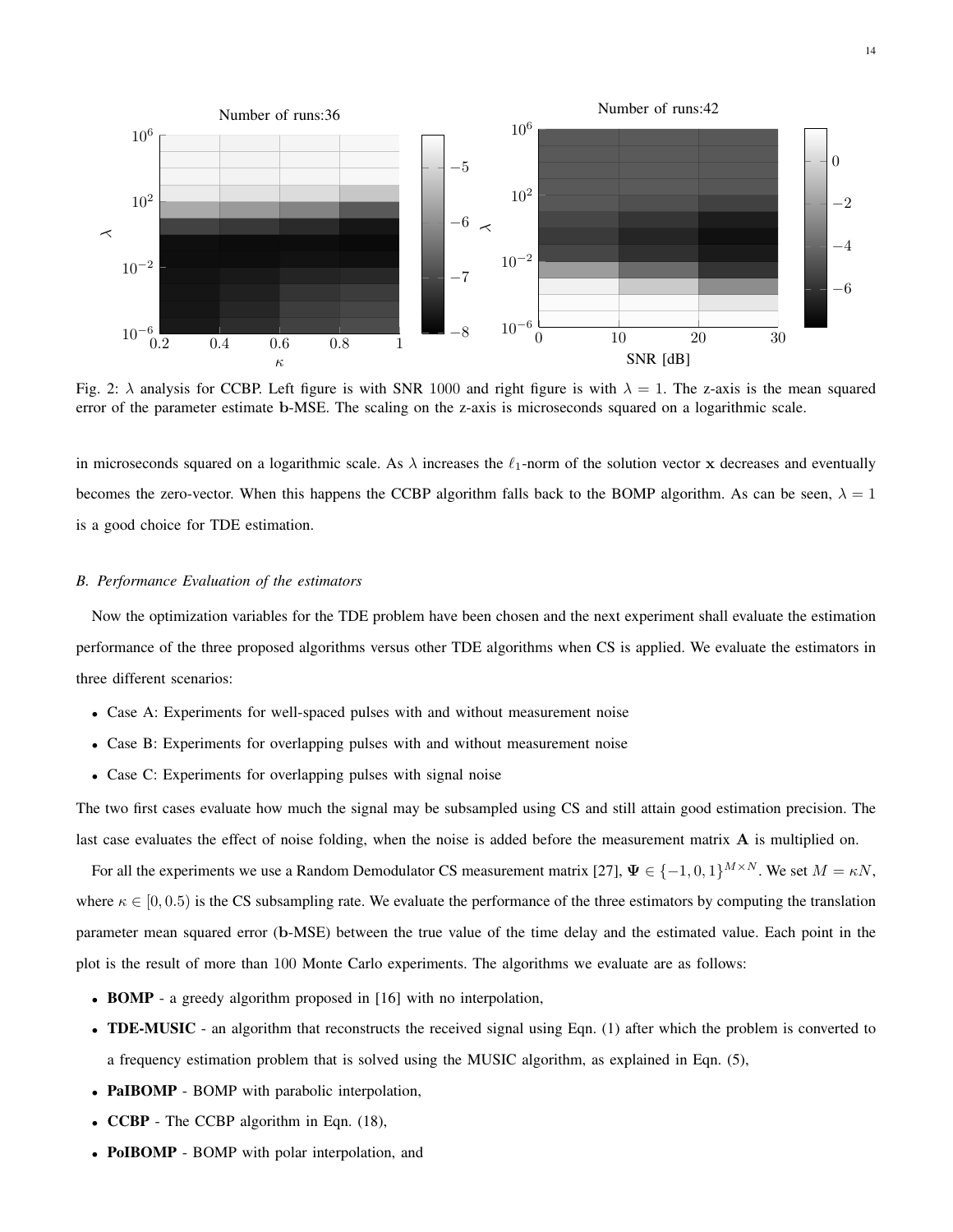The reason why we use parabolic interpolation in the PaIBOMP+CCBP algorithm, instead of polar interpolation is that the parabolic interpolation is more stable when the pulses are overlapping. This is shown in the numerical experiments. For the PaIBOMP+CCBP algorithm we set  $\xi = 0$ , as we have rarely observed that the greedy algorithms chooses the wrong atom for the TDE problem.

*Case A: Well-spaced pulses:* This experiment is performed with  $K = 3$  well-spaced pulses, i.e.  $\eta = 0$ . The minimum separation between pulses is set to  $10^{-6}$  seconds, i.e. exactly the width of a pulse. This means there is no overlap anywhere between pulses. The result of our comparison is shown in Fig. 3. As shown, the polar interpolation algorithms outperform all the other algorithms. With  $\xi = 0$  PaIBOMP+CCBP has the same computational complexity as TDE-MUSIC, whereas CCBP is significantly more computationally heavy.

Also note that PoIBOMP outperforms both CCBP and PaIBOMP+CCBP while also being significantly less computational complex. This is because the pulses are well separated. In the next experiment, we use overlapping pulses which affects the purely greedy algorithms more than the pure and hybrid convex optimization algorithms.

*Case B: Overlapping pulses:* For this experiment we use the same parameter values, except that the minimum pulse separation is now set to  $5 \cdot T_s$ , i.e. five times the sampling rate. The reason why we do not set the separation to 0 is that if two identical pulses are received, there is no possibility of correctly decoding these without introducing further assumptions. Therefore, we introduce this minimum spacing. We set  $\eta = 1$ , i.e. we disable the band exclusion, such that there is no restriction on which dictionary atoms are used in each iteration. The result is shown in Fig.  $4<sup>1</sup>$  As can be seen the greedy algorithm are heavily affected by this, especially BOMP and PoIBOMP. The PaIBOMP+CCBP algorithm is also affected in that it requires a little higher  $\kappa$  before it attains the same performance as CCBP than in Fig. 3. This figure also shows why we use parabolic interpolation in the PaIBOMP+CCBP algorithm, instead of the polar interpolation from PoIBOMP. When the pulses are overlapping the polar interpolation has erratic instability issues. It is important to note that the irregularities for PoIBOMP in Fig. 4 are due to a single Monte Carlo simulation in which the estimation fails. Polar interpolation relies on the value of all N dimensions of the signal for the hypersphere assumption and when pulses are overlapping this assumption is incorrect. As shown in Eqn. (22) the translation estimate for PoIBOMP relies on finding the inverse tangent and if  $\hat{x}_2$  is erroneous this may result in a large error. In contrast, the parabolic interpolation uses only three points from the cross correlation function. Hence, with overlapping pulses the PoIBOMP algorithm suffers more from the interference from other pulses than PaIBOMP.

*Case C: Noise folding:* In our final numerical experiment we investigate the effect of signal noise in the received signal, rather than measurement noise. Signal noise introduces noise folding [28], [29], which decreases reconstruction performance. Signal noise occurs when the signal models is:  $y = A(Dx + n) + w$ , where n is the signal noise and w is the measurement noise. In the experiments so far we have only considered measurement noise, but now we focus on the signal noise and set the measurement noise to zero. The estimator performance for  $\kappa = 1$ , i.e. no subsampling, and  $\kappa = 0.4$  is shown in Fig. 5. As can be seen in the top two figures all the estimators' signal reconstruction are affected by noise folding when CS is used.

<sup>&</sup>lt;sup>1</sup>In the experiment generating the figure to the right we have removed one spurious experiment from the results. For  $\kappa = 0.5$  in one out of 118 Monte Carlo simulations the generated signal and the instantiation of the Random Demodulator correlated in such a way that the proxy in the greedy algorithms contained two peaks instead of one. This resulted in a significant estimation error, but to illustrate that this happened in only one individual experiment, we have removed it from the plots. The original data set is available for inspection at www.sparsesampling.com/cpe.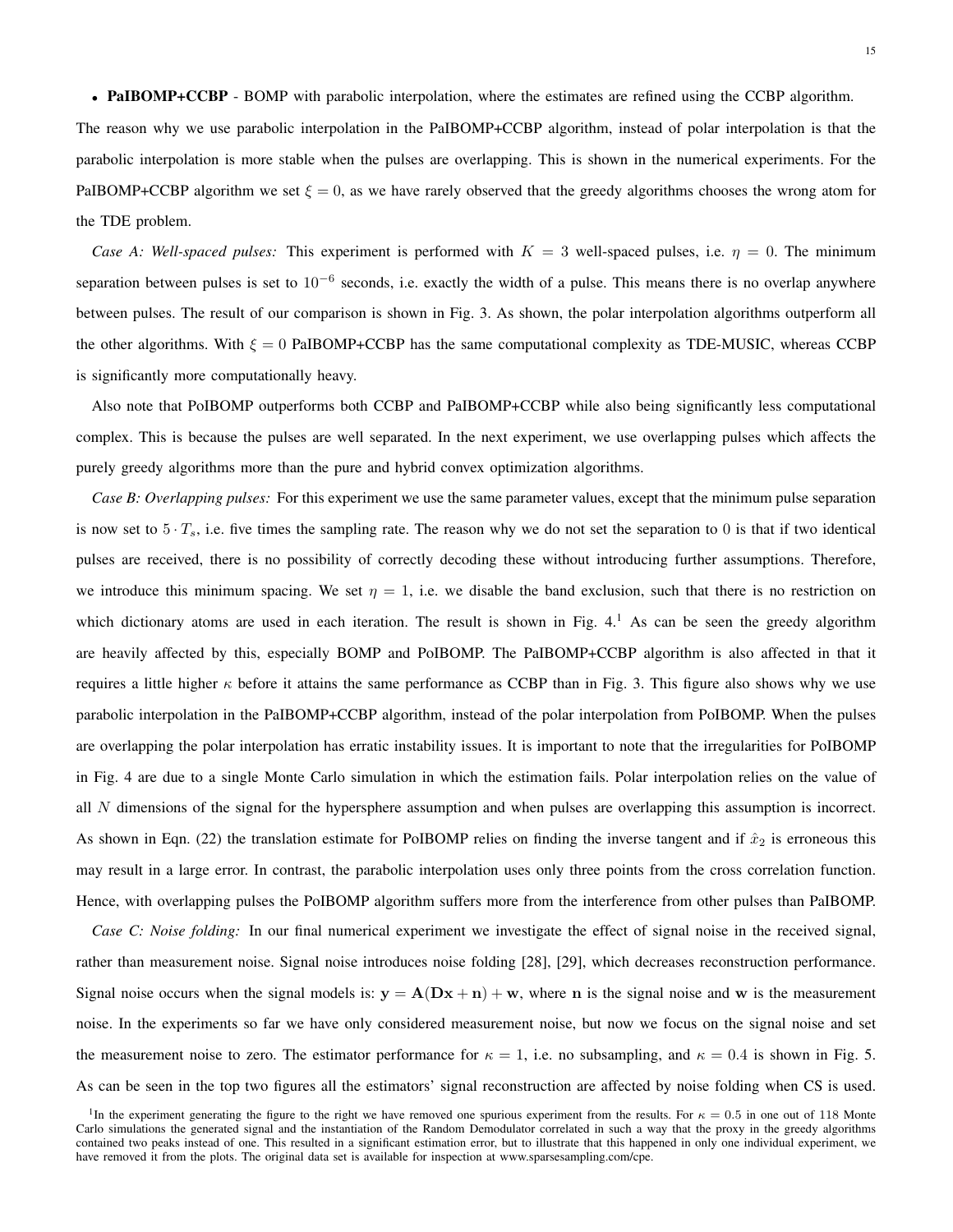

Fig. 3: The estimator precision with non-overlapping pulses for the TDE problem. The left figures are noise-less experiments for varying choices of subsampling ratios,  $\kappa$ , while the right figures are for  $\kappa = 0.4$  and with varying SNR levels. The top figures is signal reconstruction quality, the middle row is translation parameter estimation precision and the bottom row is average computation time.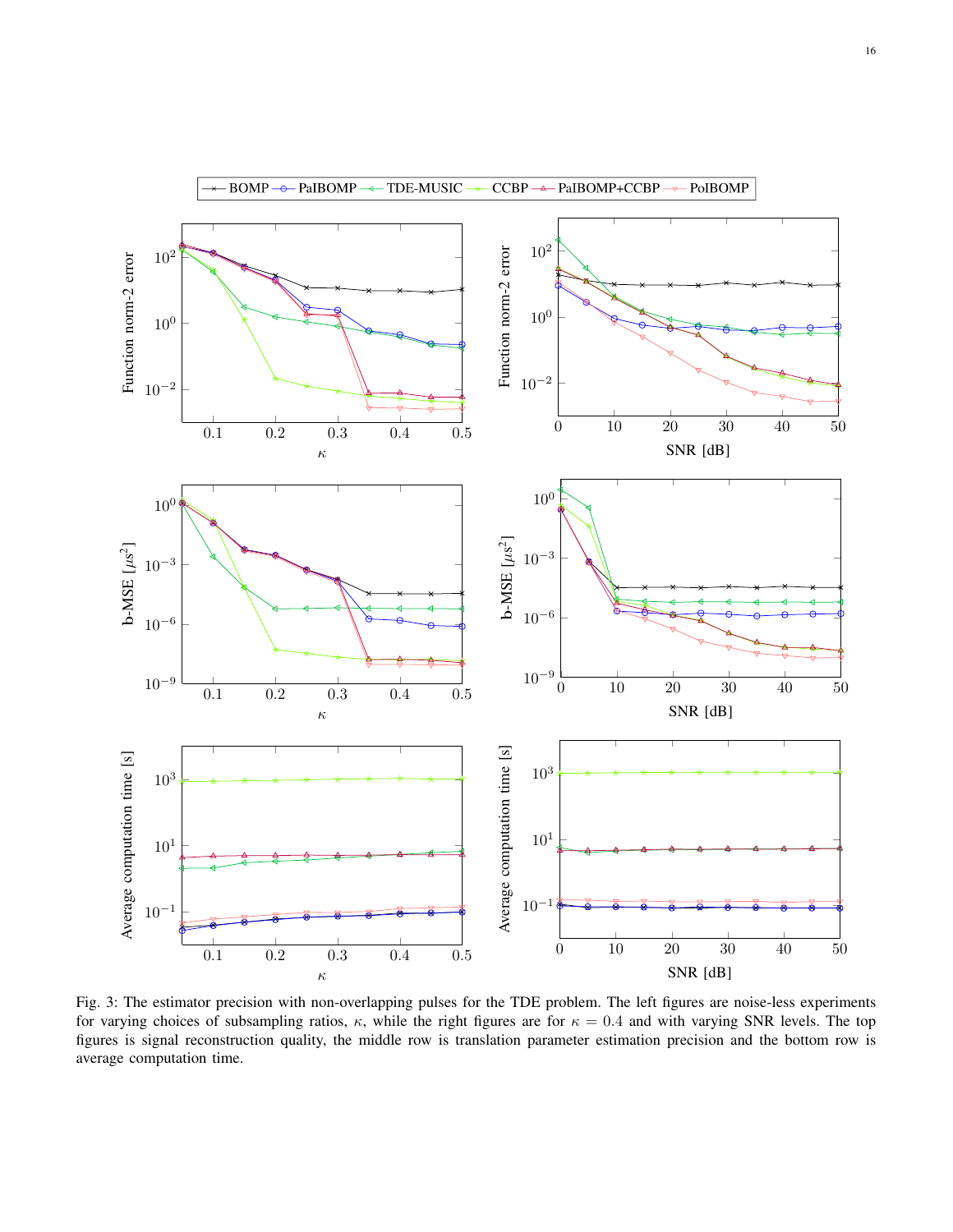

Fig. 4: The estimator precision with overlapping pulses for the TDE problem. The left side is the noise-less case with varying subsampling ratios and the right side is with  $\kappa = 0.4$  and varying SNR levels.



Fig. 5: The function error and estimator precision with overlapping pulses and noise folding for the TDE problem. The left side is for  $\kappa = 1$  and the right side is for  $\kappa = 0.4$ .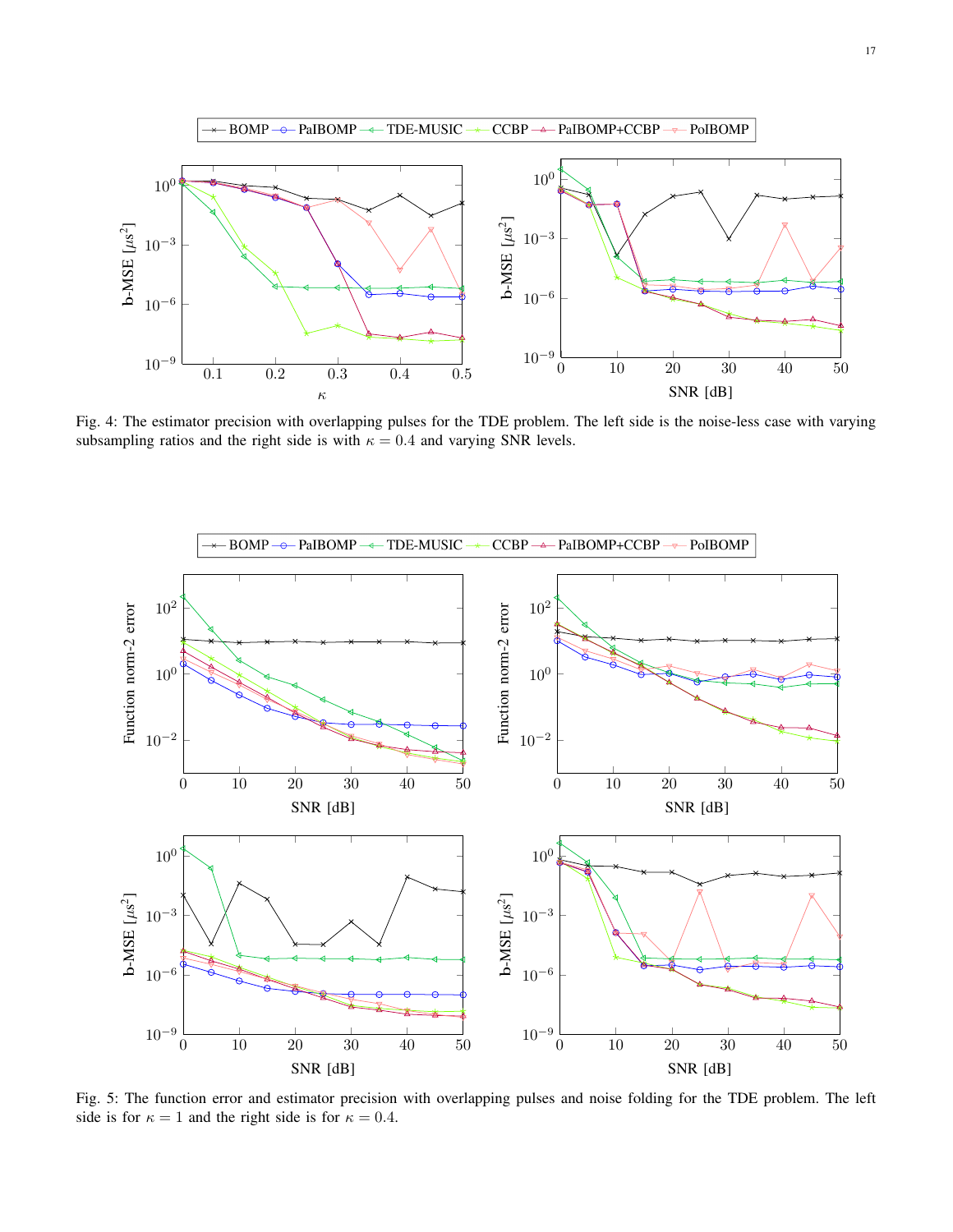However, in the bottom two figures we see that for the parameter estimation some of the algorithms are still able to estimate the translation parameter at a similar precision as without subsampling. The greedy algorithms are most heavily affected by the noise folding, whereas the convex optimization based algorithms are less affected. As shown in [29] noise folding may be remedied by using quantization. In that work, the authors postulate that when a receiver uses e.g. half as many samples as a classical receiver, it may instead use twice as many bits for quantization. This is also demonstrated in [30] for a spread spectrum receiver.

#### VI. CONCLUSION

With our numerical experiments, we show that the proposed CCBP and, with high enough sampling frequency, PaI-BOMP+CCBP algorithm outperform all the other algorithms in terms of estimation precision. If the pulses are known to be well separated, the PoIBOMP algorithm attains the best estimation precision, while having very low computational complexity. If the pulses cannot be assumed well separated it is better to use the pure convex optimization algorithm CCBP or the hybrid PaIBOMP+CCBP to attain the best estimation precision. At lower subsampling ratios the algorithms that achieve the best performance are CCBP or TDE-MUSIC. In our experiments CCBP attained the best estimation precision; however, it is also significantly more computationally complex. It may be possible to reduce this complexity through a more judicious formulation of solvers for the proposed optimization. The proposed modified optimization problem introduces many new variables to be able to capture the full signal information, but it may be possible to decrease this number with a smarter problem formulation.

In the last numerical experiment, we investigated the estimators' performance when the observations feature signal noise instead of measurement noise. This results in noise folding which has been shown before to severely affect signal reconstruction. In our experiments we see that the greedy algorithms are highly sensitive to such noise folding, while TDE-MUSIC, CCBP and PaIBOMP+CCBP are less sensitive.

The work shows that compressive sensing for the class of sparse translation-invariant signals allows for a lower sampling rate and that the use of polar interpolation increases the estimation precision. The cost in terms of computational complexity is a trade-off in terms of the desired estimation precision and whether it is known if the signal pulses are well-separated or not.

#### **REFERENCES**

- [1] D. L. Donoho, "Compressed sensing," *IEEE Transactions on Information Theory*, vol. 52, no. 4, pp. 1289–1306, 2006.
- [2] E. J. Candes, J. Romberg, and T. Tao, "Stable signal recovery from incomplete and inaccurate measurements," ` *Communications on Pure and Applied Mathematics*, vol. 59, pp. 1207–1223, 2005.
- [3] E. J. Candès and J. Romberg, "Sparsity and incoherence in compressive sampling," *Inverse Problems*, vol. 23, no. 3, pp. 969–985, June 2007.
- [4] H. Rauhut, K. Schnass, and P. Vandergheynst, "Compressed sensing and redundant dictionaries," *IEEE Transactions on Information Theory*, vol. 54, no. 9, pp. 2210–2219, Sep. 2008.
- [5] J. K. Nielsen, M. G. Christensen, and S. H. Jensen, "On compressed sensing and the estimation of continuous parameters from noisy observations," in *IEEE International Conference on Acoustics, Speech and Signal Processing (ICASSP)*, 2012, pp. 3609–3612.
- [6] K. Fyhn, H. Dadkhahi, and M. F. Duarte, "Spectral compressive sensing with polar interpolation," in *IEEE International Conference on Acoustics Speech and Signal Processing (ICASSP)*, 2013, to appear.